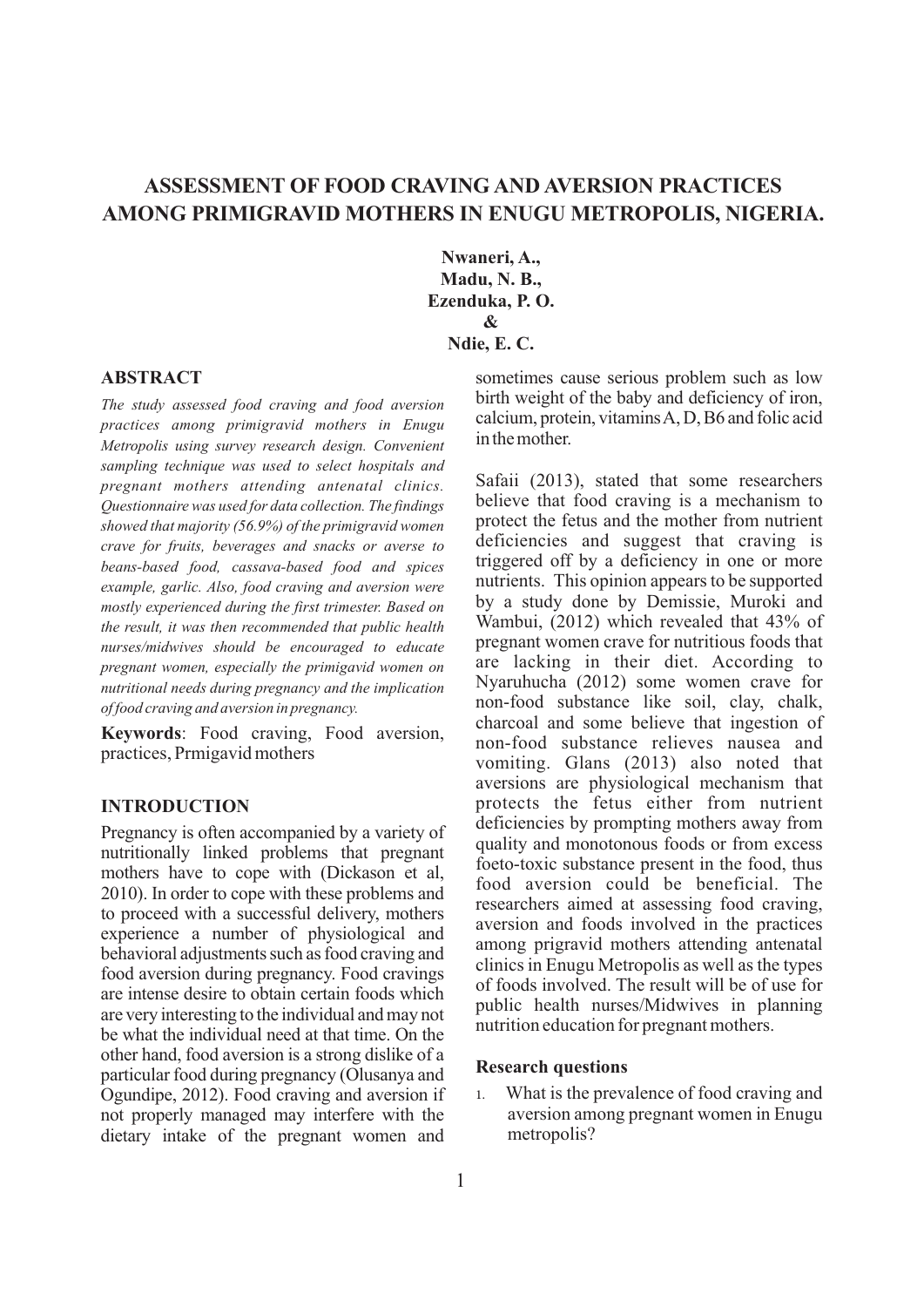- 2. What type of food do pregnant women in Enugu metropolis crave for?
- 3. To what extent does a pregnant woman crave for non-food items?
- 4. At what period of pregnancy do pregnant women experience food craving and aversion?
- 5. What are the reasons for craving of food among pregnantwomeninEnugumetropolis?

## **METHODOLOGY**

Survey research design was used for the study. This study was carried out in the health facilities in Enugu metropolis that were selected using the convenience sampling technique. They are Uwani Cottage Hospital, Ikirike Health Centre, Eastern Nigeria Medical Centre, Balm of Gilead hospital, Amaechi Cottage Hospital, Obeagu Amachi Health Centre, St. Getrude Hospital and Maternity and St. Merkin Hospital and Maternity.Atotal of 267 pregnant mothers was selected using the convenience sampling technique. Instrument for data collection was questionnaire developed by the researchers. Reliability of the research instrument was determined using test-retest reliability method, and yielded a reliability coefficient of 0.87. Permission was sought from the Heads of selected health facilities, as they have no ethical committee and informed oral consent was obtained from each of the respondents. Participants were assured of confidentiality of any information given. Descriptive statistics, which include frequency, percentage, mean and standard deviation were used to analyze the collected data which aided answering of research questions. Results were presented in tables and charts.

## **RESULTS**

As presented in figure 1, the prevalence of food craving and aversion was high. This is because out of the 267 pregnant women used for this study, 75% had a craving for food. The frequency of food craving among the respondents,  $90(25%)$ had no craving for some food, 109 (31%) averse at least one food while, 158 (44%) crave formore than one food. Also, Table 1 shows the stages of pregnancy at which food craving is experienced. 251 (94.0%) experience it at 1st trimester, 16 (6.0%) experienced it at the 2nd trimester while none experienced it at 3<sup>rd</sup> trimester.



Fig 1: Respondents who crave for food

|  | Table 1: Stage of pregnancy at which the primigravid women experience craving |  |  |  |
|--|-------------------------------------------------------------------------------|--|--|--|

| Stage of pregnancy |     |      |
|--------------------|-----|------|
| $1st$ trimester    | 251 | 94.0 |
| $2nd$ trimester    | 16  | 6.0  |
| $3rd$ trimester    |     |      |
| Total              | 267 |      |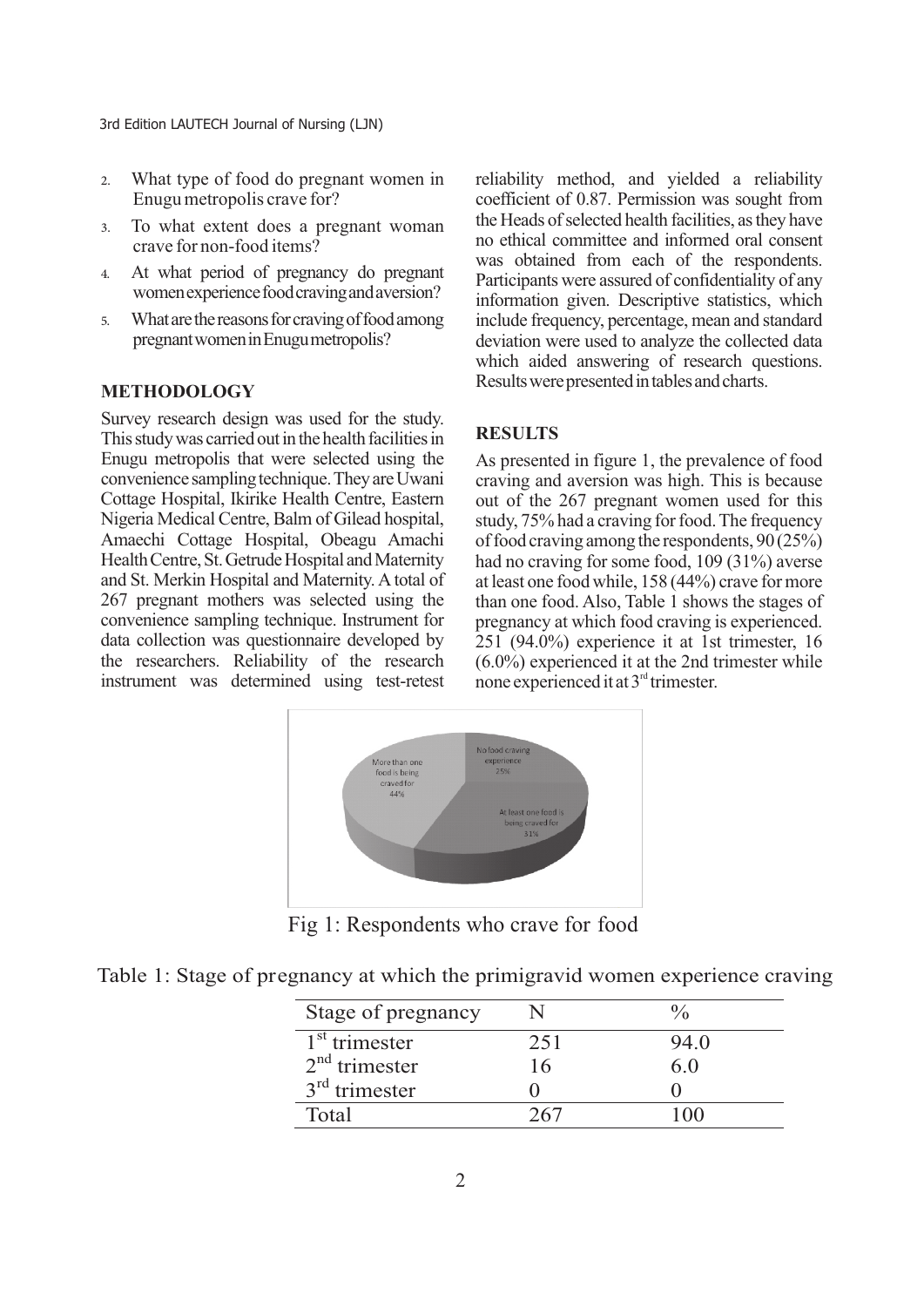Also, Table 2 shows the types of food crave for or averted to by first time pregnant women. The most commonly craved food were fruits 152 (56.9%) followed by soft drinks 128 (47.9%) then snacks 109 (40.8%) others are plantain 66 (24.7%), vegetable 66 (24.0%) nodules 59 (22.1%), milk and milk products 51 (19.1%), cassava based food 48 (18.0%), fish and fish products 43 (16.1%), beverages 43 (16.1%), cereal based food 36 (13.5), meat and meat product 35 (13.1%) and beans based food 20  $(7.5\%)$ .

The result also showed that among the 357 respondents, majority 273 (76.5%) has no craving for non-food items, 79 (22.1%) crave for one food item and a few 5 (1.4%) crave for more than one food item. The most craved food item were soft white stone 67 (79.8%), ash 7  $(8.3\%)$ , charcoal 6 (7.1%) and soil 4 (4.8%).

| Category of food                               | N   | Percentage $(\% )$ |               |
|------------------------------------------------|-----|--------------------|---------------|
| Cassava based food                             | 48  | 18.0               |               |
| Cereal based food                              | 36  | 13.5               |               |
| Meat and meat product                          | 35  | 13.1               |               |
| Vegetable                                      | 64  | 24.0               |               |
| Fruits                                         | 152 | 56.9               |               |
| Fish and fish products                         | 43  | 16.1               |               |
| <b>Beverages</b>                               | 43  | 16.1               |               |
| Yam based food                                 | 28  | 10.5               |               |
| Plantain                                       | 66  | 24.7               |               |
| Beans based food                               | 20  | 7.5                |               |
| <b>Snacks</b>                                  | 109 | 40.8               |               |
| Soft drinks                                    | 128 | 47.9               |               |
| Milk and milk products                         | 51  | 19.1               |               |
| Noodles                                        | 59  | 22.1               |               |
| Craving for non-food                           |     | N                  | $\frac{0}{0}$ |
| No non-food item is craved                     | 273 | 76.5               |               |
| At least one non-food item is being craved for | 79  | 22.1               |               |
| More than one food item is being craved for    |     | 5                  | 1.4           |
| Non food item crayed for                       |     |                    |               |

| <b><i>NOII-TOOG REHI CRAVEG TOL</i></b> |    |               |                                    |  |  |
|-----------------------------------------|----|---------------|------------------------------------|--|--|
| Non-food item                           |    | $\frac{0}{0}$ | Rank order of food item craved for |  |  |
| Soil                                    |    | 4.8           | $\Lambda^{\text{th}}$              |  |  |
| Soft white stone                        | 67 | 79.8          | 1 st                               |  |  |
| Charcoal                                |    |               | $2^{\text{rd}}$                    |  |  |
| Ash                                     |    | 83            | $2^{nd}$                           |  |  |
| Total                                   | 84 | 100           |                                    |  |  |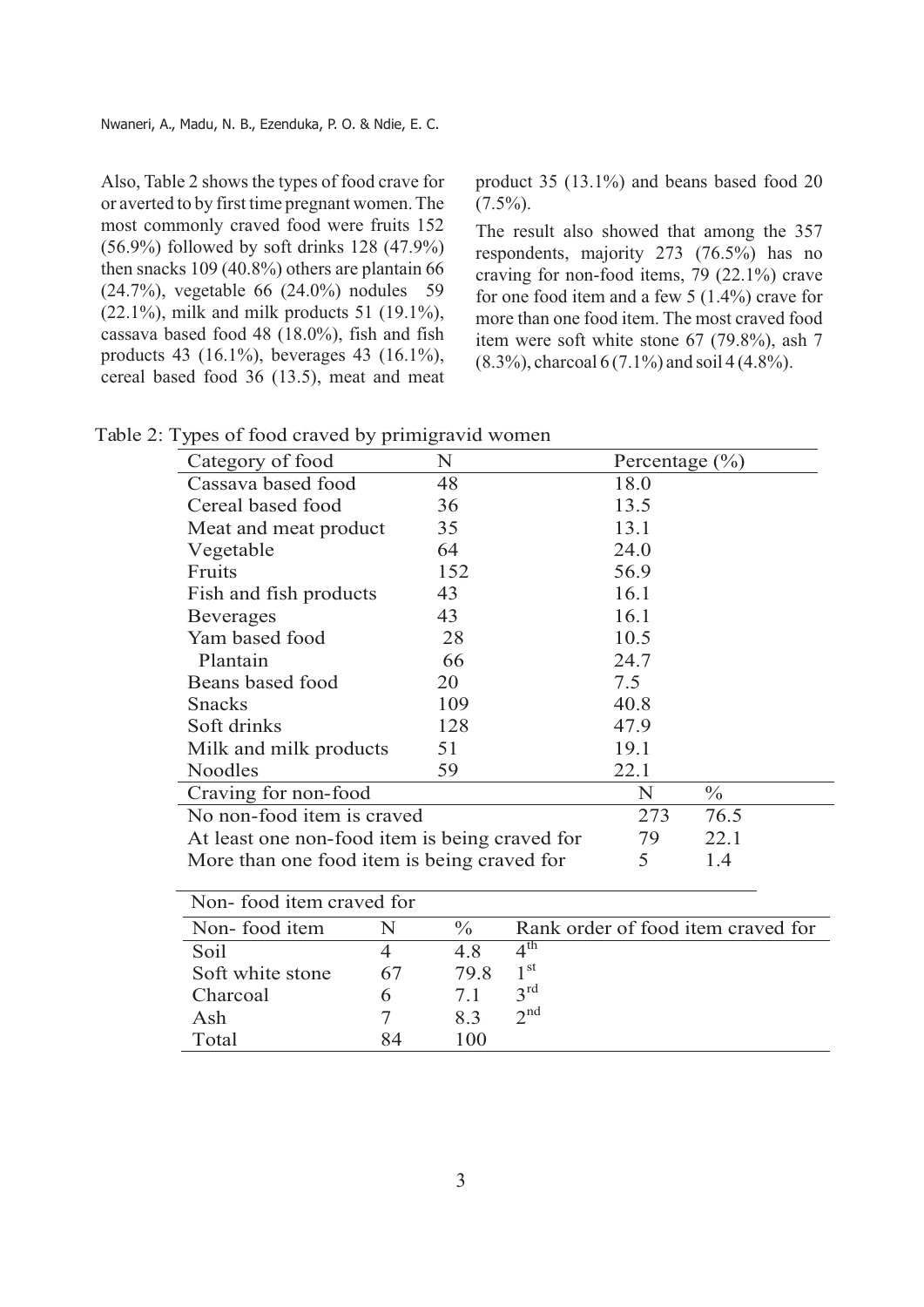

Fig 2: Respondents who have aversion for food

Similarly, Figure 2 shows the frequency of food aversion among first time pregnant women, the proportion of women who reported

no food aversion experienced were 94 (26%), 195 (55%) averse at least one food item and 64 (19%) averse more than one food item.

Table 3: Stage of pregnancy at which primigravid women experience aversion

| Stage of pregnancy | N   | Percentage |
|--------------------|-----|------------|
| 1st trimester      | 249 | 96.1       |
| 2nd trimester      |     | 3.5        |
| 3rd trimester      |     | 04         |
| Total              | 259 | 100        |

As presented in Table 3, majority of the respondents [249 (96.1%)] experience aversion in 1<sup>st</sup> trimester than the  $2<sup>nd</sup>$  [9 (3.5%)] and  $3<sup>rd</sup>$  trimester [1 (0.4%)].

While Table 4, revealed that, the most commonly aversed foods were beans-based food [104 (39.5%)] followed by cassava-based food 54 (20.5%) and spices eg. Garlic 42

 $(16.0\%)$  others were beverages 39  $(14.8\%)$ , meat and meat products 37 (14.1%) Cereal based food 34 (12.9%), milk and milk products/fish and fish products 32 (12.2%) respectively, vegetable 18 (6.8%), soft drinks 16 (6.1%), fruits 14 (1.3%), snacks 10 (3.8%) and plantain  $4(1.5\%)$ .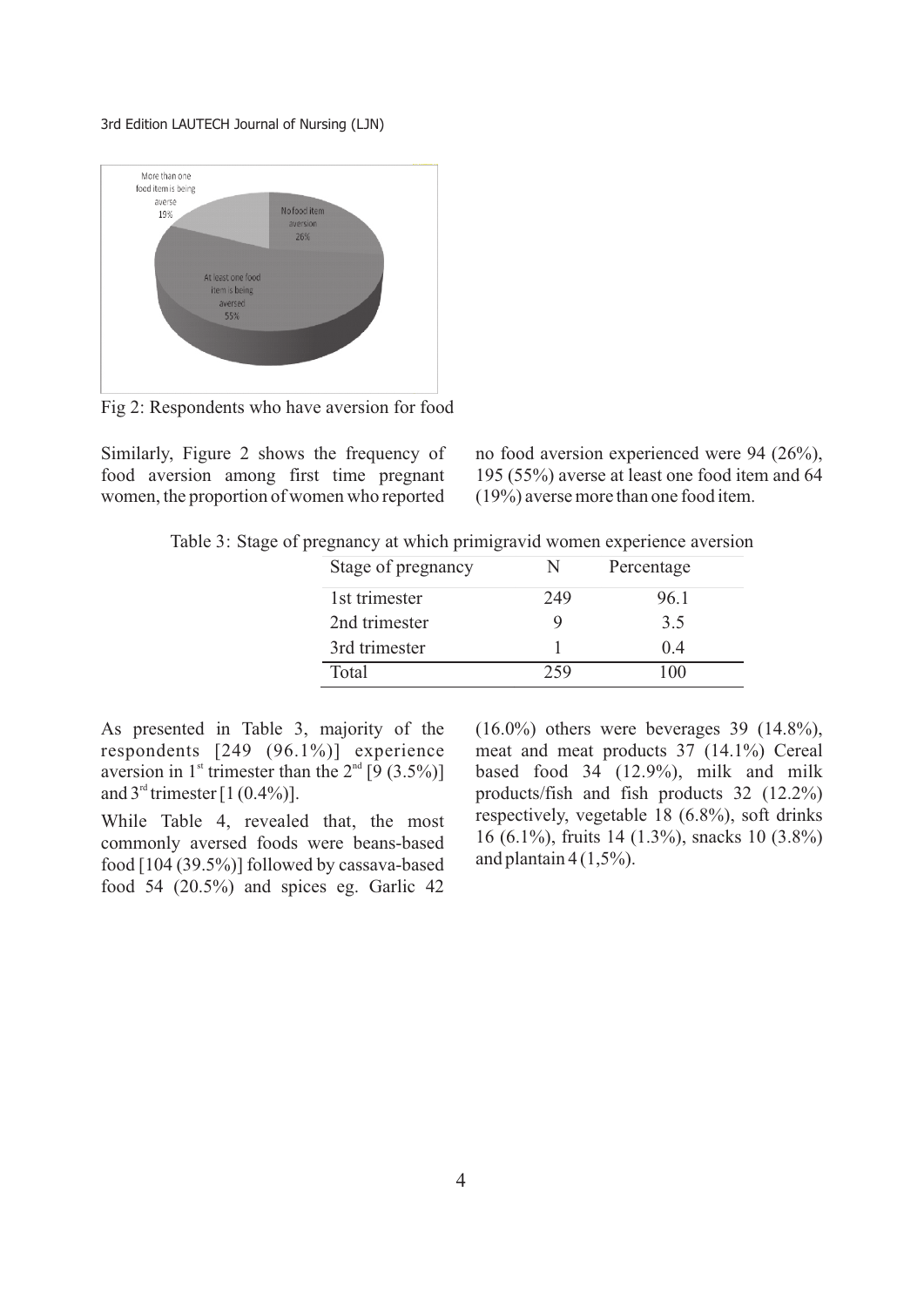Nwaneri, A., Madu, N. B., Ezenduka, P. O. & Ndie, E. C.

| Responses              | Frequency      | Percentage |
|------------------------|----------------|------------|
| Cassava based food     | 54             | 20.5       |
| Cereal based food      | 34             | 12.9       |
| Meat and meat product  | 37             | 14.1       |
| Beans based food       | 104            | 39.5       |
| Milk and milk product  | 32             | 12.2       |
| Vegetables             | 18             | 6.8        |
| Fruits                 | 14             | 5.3        |
| Fish and fish products | 32             | 12.2       |
| <b>Beverages</b>       | 39             | 14.8       |
| Yam based food         | 19             | 7.2        |
| Plantain               | $\overline{4}$ | 1.5        |
| <b>Snacks</b>          | 10             | 3.8        |
| Soft drinks            | 16             | 6.1        |
| Spices eg. Garlic      | 42             | 16.0       |

Table 4: Types of food primigravid women have aversion for

On the other hand, Table 5 reveals that, the majority of the respondents  $[106(39.7\%)]$ reported that their reason for food craving is for feel of satisfaction. However 97 (36.3%) of the respondent reported that it is for good health, [53 (1.9%)] believed that craving is because of availability, [48 (18.0%)] believed that craving reduces nausea and vomiting, [36 (13.5%)] reported that the food is easy to prepare, [27 (10.1%)] had no particular reason for their craving,  $[26 (9.7\%)]$  reported that the food flavor made them to have intense urge to consume the food,  $[11 (4.1\%)]$  stated that culture/belief influence their food craving and few respondents  $[6 (2.2\%)]$  reported that color of food made them to crave for such food.

Similarly, 48 (57.1%) of the respondent reported that non-food substance prevents nausea and vomiting, 15 (17.9%) of the respondent believe that they get satisfaction from it. Other reasons include the smell of pica substances 13 (15.5%) and no reason 8 (9.5%).

The majority of the pregnant women 133 (50.6%) believed that food aversion to certain foods helps to overcome the symptoms of nausea and vomiting, 99 (37.6%) reported that aversion of food causes heartburn, 69 (26.2%) believed that certain food were avoided because they can affect the size of the baby other reasons were Taboo/belief 32 (12.2%) and causes stomach pains 30 (11.4%).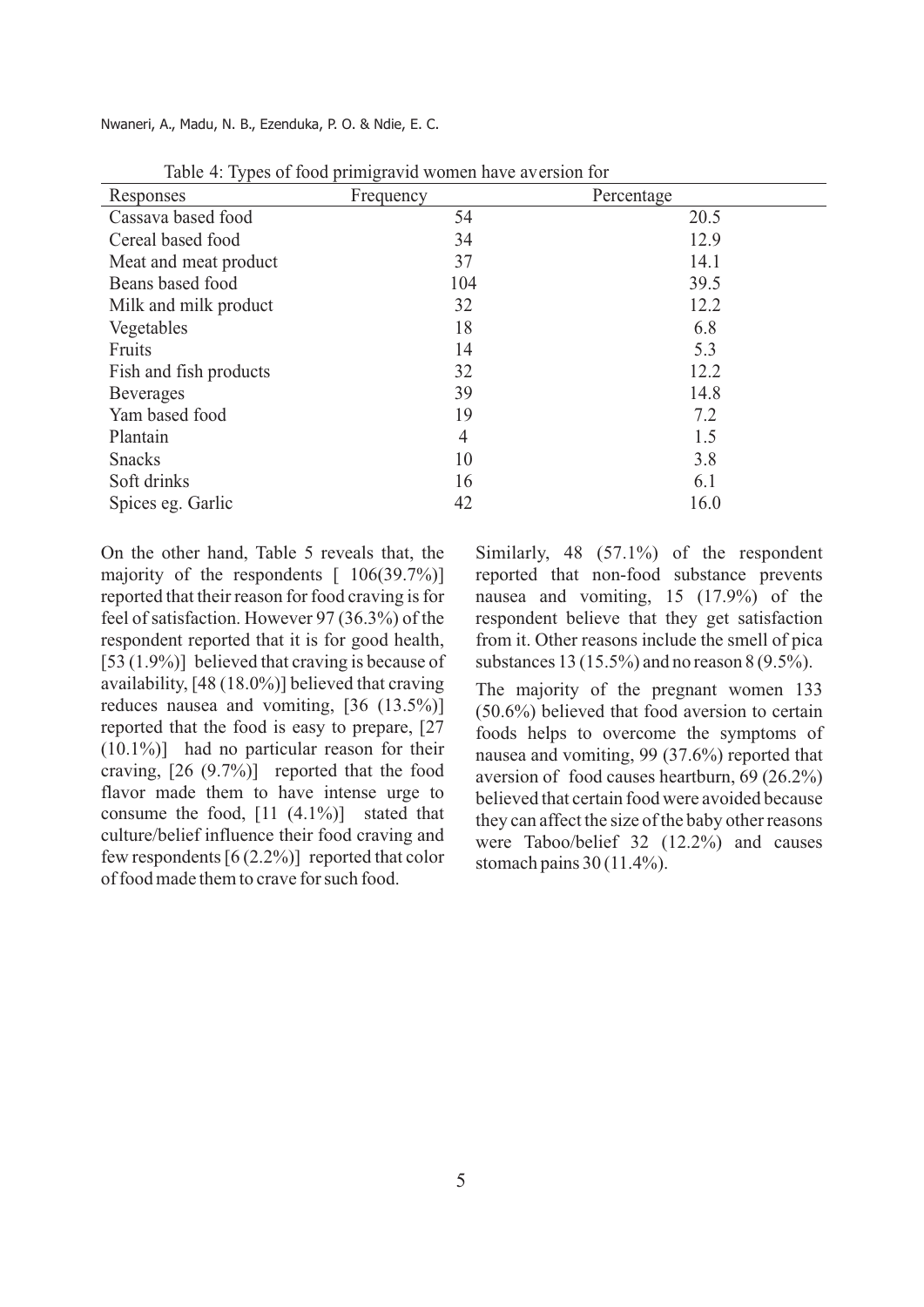|                                | Frequency | Percentage |
|--------------------------------|-----------|------------|
| For good health                | 97        | 36.3       |
| Colour of food                 | 6         | 2.2        |
| Culture/believe                | 11        | 4.1        |
| Availability                   | 53        | 19.9       |
| Food flavor                    | 26        | 9.7        |
| Easy to prepare                | 36        | 13.5       |
| It reduces nausea and vomiting | 48        | 18.0       |
| For satisfaction               | 106       | 39.7       |
| Total                          |           |            |

| Table 5: Reasons for their specific food craving and aversion |  |  |  |  |
|---------------------------------------------------------------|--|--|--|--|
|                                                               |  |  |  |  |
|                                                               |  |  |  |  |

Reasons for craving non- food items

|                                 | Frequency | Percentage |
|---------------------------------|-----------|------------|
| No reason                       | 27        | 10.1       |
| Smell of pica substance         | 13        | 15.5       |
| Prevent nausea and vomiting     | 48        | 57.1       |
| Get satisfaction                | 15        | 17.9       |
| No reason                       | 8         | 9.5        |
| Reasons for food aversion       |           |            |
|                                 | Frequency | Percentage |
| Can affect the size of the baby | 69        | 26.2       |
| Causes stomach pains            | 30        | 11.4       |
| Taboo/believe                   | 32        | 12.2       |
| Nausea and vomiting             | 133       | 50.6       |
| Causes heart burns              | 99        | 37.6       |
| No reason                       | 27        | 10.3       |

#### **DISCUSSION**

The high prevalence of food craving and aversion found in this study is comparable with other studies in developed and developing countries like Nigeria, which ranges from 50- 80% (Olusanya & Folashade, 2012; Tsegaye et al, 2012; Ogunbjuyigbe et al, 2012; Nyaruhucha, 2009; Ejei-Okeke & Analuba, 2014; Koryo et al, 2012; & Kroskey, 2013). Craving for a non - food item is at the minimal as the majority do not crave for any non- food item. This finding implied that it was only about one quarter of the respondents crave for non- food item which is better because craving for non- food item could interfere with the

6

absorption of vital nutrients and may also be toxic for the baby and mother.

This finding is in line with Nyaruhucha (2009) which reported that the food most craved by the largest proportion of pregnant women were fruits. This was also supported by Ejei-Okeke and Analuba (2014) who reported that fruits and vegetables were mostly craved by pregnant women. This finding, however disagreed with the study by Handisco (2014) who reported that pregnant women most craved food were meat and egg. This finding also is not in line with Koryo et al  $(2012)$  and Hook  $(2014)$  that reported that pregnant women crave chocolate, candies and milk-based product most. Their finding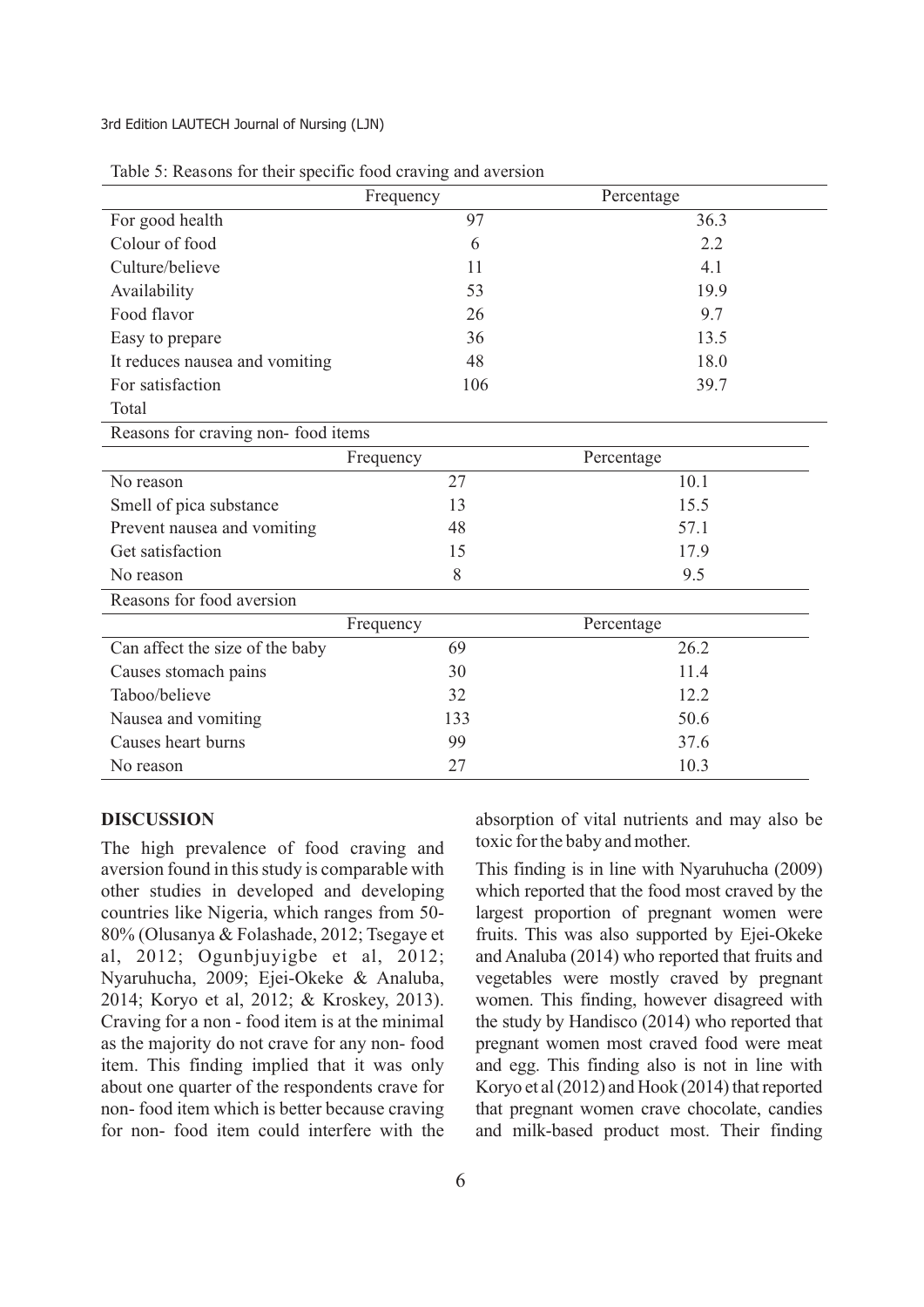could be attributed to the kind of food items available in the area ofstudy.Chocolate, candies and milk are not common food items in South Eastern Nigeria. The non- food item mostly crave by first time pregnant women were soft white stone (nzu) 67 (79.8%). The soft white stone (nzu) is popularly known in the study area and being consumed by pregnant and nonpregnant women in the locality. It is obvious that the belief held in the area that it prevents nausea made the first-time pregnant women to crave for this non-food item. This study is also contrary to the study by Nyaruhucha (2009) who reported that the type of non- food craved by pregnant women issoil. This again may also be explained by cultural belief.

Result in this study revealed that food craving and aversion were mostly experienced during the first trimester. This is in line with Nyaruhucha (2009) who attributed this to hormonal changes. The majority of the firsttime pregnant women averse / avoid beansbased food, followed by cassava-based food and spices e.g. Garlic. There is a need for nurses to provide appropriate nutrition counseling to guide the first-time pregnant women. The aversion to garlic supports the observation by Knox (2013) which stated that garlic is a trigger as taste and smell causes nausea and vomiting among some pregnant women. This finding is, however, contrary to the study by Ejei Okeke and Analuba (2014) who reported that the most averse food by pregnant women were fried and fatty food.

Acloser look at the reason given for craving of food items revealed that they were not nutritionally correct as majority indicated fruits as foods that are crave and averse, still they consumed it to satisfaction. This suggests that in spite of the high literacy rate  $(91.6\%)$ among the respondents, they lacked correct and adequate nutritional knowledge as it concerns food craving and aversion. This finding is in line with a report by Koryo, Nti and Adamu (2012) who reported that reasons expressed by the pregnant women for food craving is for satisfaction. The respondents' second main reason for food craving is good health which is in line with the study by Hook (2004) who stated that the reason for pregnant women craving is concerned for personal or fetal health. The finding also revealed that the majority of the first-time pregnant women indicated that ingestion of these substances relieves or prevent nausea and vomiting. This finding tally with the report by Nyaruhucha (2009) who pointed out that the reason for craving non- food item is because of cultural belief and attitude. This is understandable since most of them craved for food during the first trimester, which is the period when most pregnant women experience nausea and vomiting.

Concerning the reason for food aversion, the result shows that the majority (57.1%) of the first-time pregnant women indicated that the occurrence of nausea and vomiting made them to averse certain food items. This study affirmed the finding by Ogunbjuyigbe et al (2012) who pointed out that the reason for food aversion by pregnant women were nausea and vomiting.

## **Conclusion andRrecommendations**

Based on the findings, it was concluded that the majority of the primigravid women crave for fruits, soft drinks and snacks or averse to beansbased food, cassava-based food and spices eg. Garlic. The few who craved for non- food items craved mostly for soft white stone (nzu). It is then recommended that Public health nurses/Midwives should be encouraged to educate pregnant women, especially the primigavid women on nutritional needs during pregnancy and the implication of food craving and aversion in pregnancy.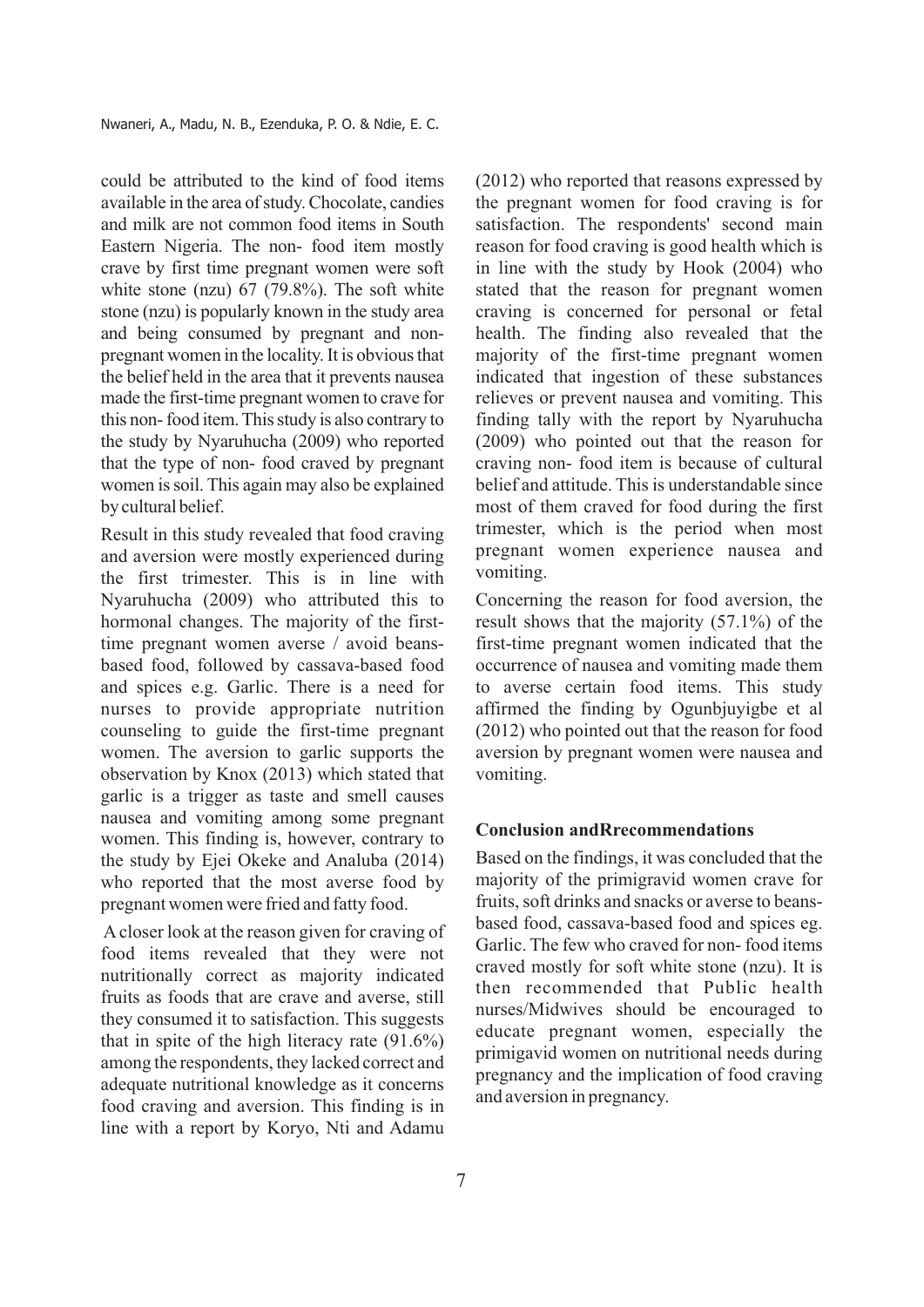## **REFERENCES**

- Demissie, T. Muroki, N. M. & Makau W. K. (2012). Food aversion and craving during pregnancy: prevalence and significance for maternal nutrition in Ethiopia. Health and Nutrition Research Institute Journal.19, 1.
- Dickason, E. J., Silverman, B. L. & Schult, M. O. (2010). Maternal-infant nursing care. New York, USA Von Hoffman Press, Inc.
- Ejei-Okeke, L. A & Analuba, R. (2014). Prevalence of food craving and aversion during pregnancy in women in Asaba Delta State. Multidisciplinary journal of Research Development 22 (1).
- Grattan, D. (2013). Prolactin receptors in the brain during pregnancy and lactation, Implications for Behaviour Hormones and Behaviour 40 115 - 124.
- Hackley, J. B. (2014). Prenatal weight gain: the relationship between food craving and weight gain. Dissertation, University of Arizona.
- Handisco, V. H. (2015). Prevalence of food aversion craving and pica during pregnancy and their association with nutritional status of pregnant women in Dale Woreda, Sidama zone, SNNPRS, Ethiopia International Journal of Nutrition and Metabolism 7 (1) 1-14.
- Hook, E. B. (2014). Dietary craving and aversion during pregnancy American Journal of Clinical Nutrition 31; 1355- 1362.
- Koroyo-Dahrah, A, Nti, C.A& Adanu R. (2012) Dietary practices and nutrient intake of pregnant women in Accra, Ghana. Current research journal of biological sciences 4 (4), 358-365.
- Kroskey, D. L. (2013). Dietary practices and outcome of poor nutrition in pregnant women knowledge. Dissestion master of Science in Arisona University of Arizona USA.
- Nyaruhucha, C. N. (2012). Food craving, aversion and pica among pregnant women in Dares Salam Tanzania. Tanzania journal of Health Research 11( 11)p 29-34.
- Ogunyuyigbe, PO, Ojofeitimi E.O, Sanusi, R.A Orji, E.O, Akinlo, A., Liasu, S.A and Owolabi, O.O (2012) Demographic Research Journal 2 pp 44-54
- Olusanya,T. O. & Ogundipe, F. O. (2012) Food Aversion and Craving among pregnant women in Akure Ondo State, Nigeria International Journal of Tropical Medicine 4/Issue 3/Page No. 100 – 103.
- Safaii, S. (2013). Food Habits May Start in The Womb. University of Idaho Coeurd Alene press Idaho.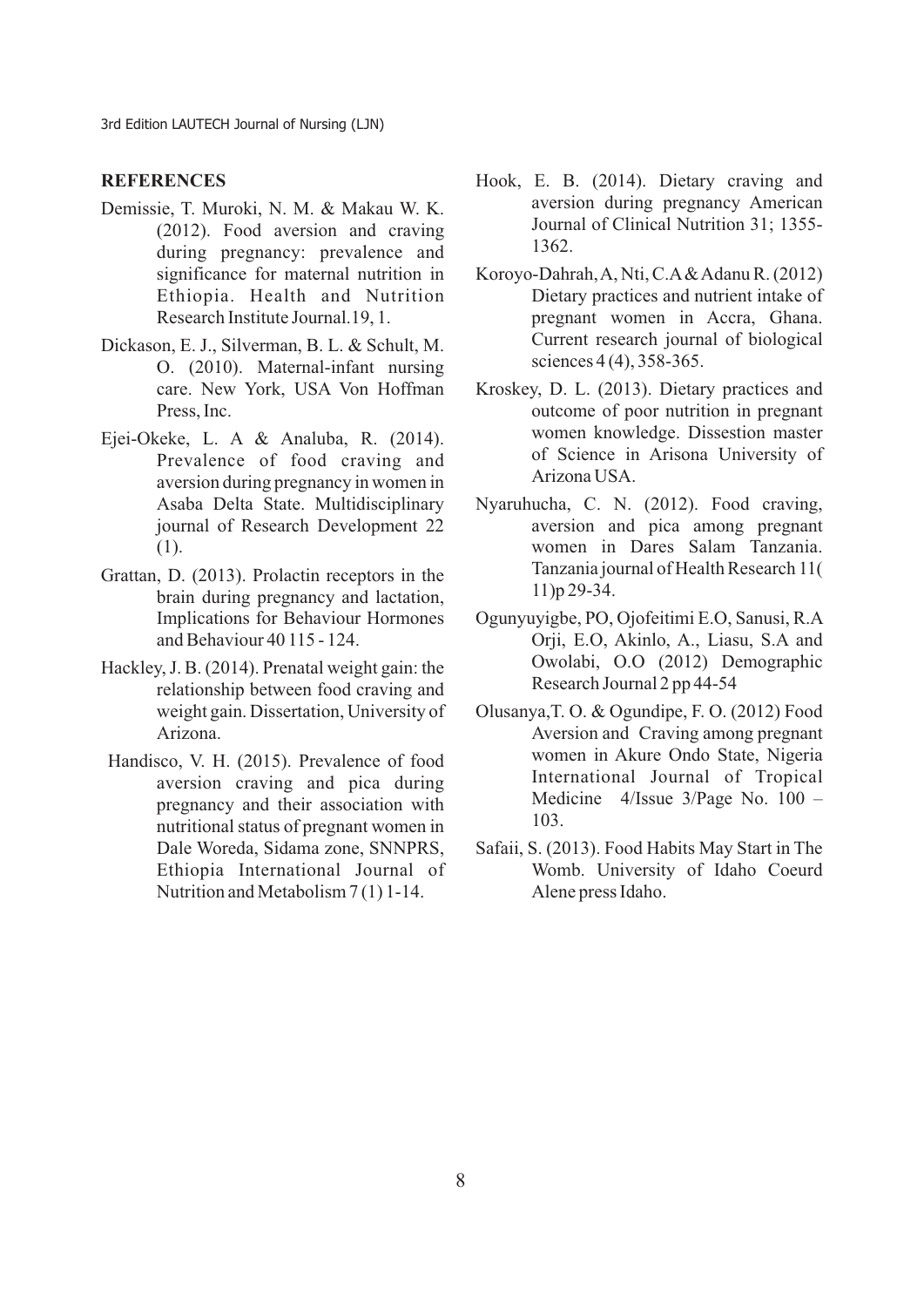# **ASSESSMENT OF NURSES KNOWLEDGE ON PAIN ASSESSMENTTOOLS IN SELECTED HOSPITALIN BENIN CITY EDO STATE, NIGERIA.**

**Ehwarieme T. A; Amieghemie F. O. & Mokeme, A. W.**

#### **ABSTRACT**

*Nurses and physicians interact with patients and families, they assess and treat their pain. Nurses' knowledge of pain assessment tools can affect the management and treatment options of their patient's pain. The purpose of this study was to assess the knowledge of pain assessment tools among nurses at University of Benin Teaching Hospital. A descriptive cross-sectional survey design was used and a sample size of 306 was selected from a total population using Taro Yamane's formulae. The instrument was a selfstructured questionnaire containing closed ended questions. The questionnaire was administered using non-probability purposive sampling. Data obtain were analysed using descriptive statistics and hypothesis were tested using chi-square and t-test. Result shows that majority of the respondent 196(68.3%) have good knowledge of pain assessment tools; 83(28.9%) have average knowledge while the remaining 8(2.8%) have poor knowledge; also the study revealed that males 71(82.6%) are more knowledgeable than females 125(62.2%) in terms of pain assessment tools. The hypothesis tested reveal a significant relationship between level of knowledge and social demographic 2 2 characteristics such as sex ( = 11.540; p =0.001), age (*  $= 0.527$ ;  $p = 0.000$ ), level of education  $\ell^2 = 7.253$ ; p  $= 0.027$ ) and Working experience  $\ell^2 = 19.315$ ; p = 0.000). *However, there was no difference in the knowledge of male and female nurses (t=1.353; p = 0.177). On the basis of these findings, recommendations were however made that there is need to design and implement a continuous professional education program on pain and its assessment with special focus on method of assessment.* 

**Keyword**: Knowledge, Pain assessment tool

## **INTRODUCTION**

Each day, millions of people suffer from pain, whether they are in the hospital, their homes, or assisted living facilities. The experience of pain negatively influences their daily lives. As nurses and physicians interact with patients and families, they assess and treat their pain. Nurses and physician's knowledge and use of pain assessment tools can affect the management and treatment options of their patient's pain. Nurses are major players in pain management, especially in a country with inadequate number of doctors. It is estimated that Nigeria currently has a poor doctor-patient ratio of 1:3500 against the World Health Organization (WHO) standard of 1:600. This is grossly inadequate to cater for over 170 million populations. Maintaining an optimal level of comfort is a universal goal for physicians and nurses because pain is one of the major experiences that can minimize patients' comfort. These patients experience pain from preexisting diseases, invasive procedures, or trauma (Arif & Grap, 2009). Pain assessment is the first step in proper pain relief, an important goal in patients' care (Gelinas et al., 2006). According to the International Association for the Study of Pain (IASP) (2010), pain is a sensory and emotional experience associated with actual or potential damage or described in terms of such damage. It is a sensation that is strictly subjective in nature. Pasero and McAffery (2010) defined pain as whatever the experiencing person says it is, existing whenever the experiencing person says it does. This exemplifies the importance of the patient's perspective and input, which supports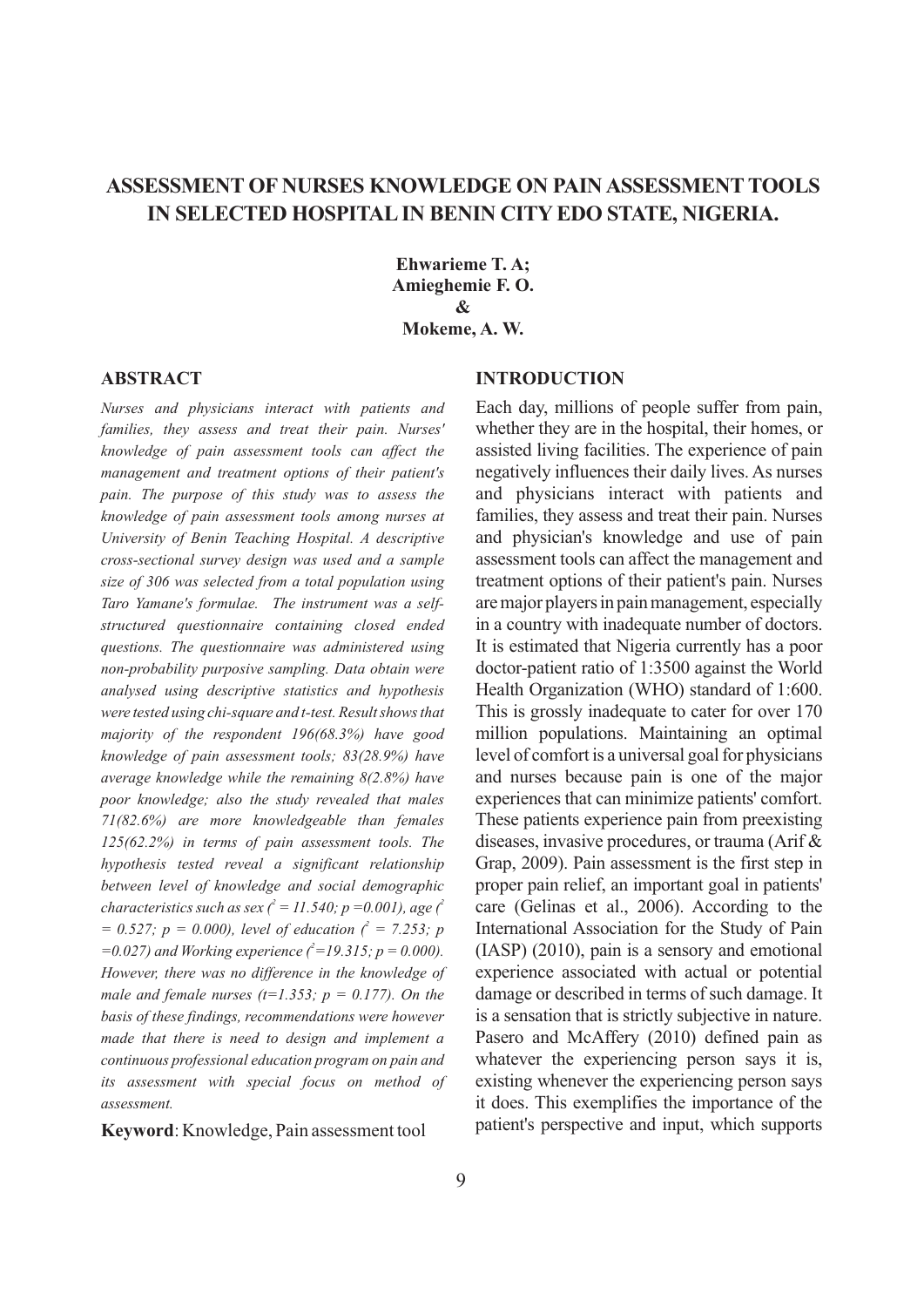the individual's self-report as the single most reliable indicator of the existence and severity of pain (Pasero, 2009). Pain assessment is crucial if painmanagement isto be effective.Nurses are in a unique position to assess pain as they have the most contact with the patient and their family in hospital. Pain is multidimensional therefore assessment must include the intensity, location, duration and description, the impact on activity and the factors that may influence the patient perception of pain (bio-psychosocial phenomenon). Failing to assess pain may affect quality of life, and increase the length of stay of hospitalized clients (Zanolin et al., 2007). There are several validated assessment tools in the literature to assess pain; for example, the Numeric Rating Scale (NRS), Visual Analog Scale (VAS), Verbal Descriptor Scale (VDS), and Wong-Baker Faces Scale (WBFS) (ACCN, 2013; Pasero and McCaffery, 2010). For critically ill adults who cannot communicate properly, there are also several validated tools including the, Behavioral Pain Scale (BPS), Critical-Care Pain Observation Tool (CCPO), and Face, Legs, Activity, Cry, and Consolability (FLACC) pain scale (ACCN, 2013). Untreated and undertreated pain has debilitating effects and significantly interferes with the patient's physical, emotional and spiritual well-being, thus can alter the patient's quality of life (Ho et al., 2013;Alexandrina de Jesus&Jacinta, 2013). Quality pain assessment requires nurses to be knowledgeable about pain, the scale/tool, its consequences, and the key principles embedded in the current best evidence (Polomano et al., 2011). Available studies show that a large number (50%) of nurses working in critical care settings such as emergency departments lacks knowledge on key aspects related to pain assessment and its tools (Moceri & Drevdahl, 2014). It was reported that the reasons for the inadequacies in pain management, include inadequate knowledge of pain assessment tool/scale, utilization, monitoring, and pharmacological treatment of pain especially

frequently used opioids (Bernardi et al., 2007, 2006,Pediaditaki et al.,2010).

In another study by (Moceri & Drevdahl, 2014) on pain management in selected hospitals in Ilorin, the result showed that nurses were found to be deficient in knowledge of pain assessment, its tools and utilization. Wang & Tsai (2010) reported the analgesic knowledge and pain assessment tools for nurses were lower than 30%, which inferred nurses' ability to integrate pain knowledge into clinical scenarios needed strengthening. There were inconsistencies, as 85.4% of nurse respondents thought patients overestimated their pain, but research has established that nurses underestimate the pain (Rose et al., 2011). Moreover, there is the continued lack of knowledge about pain assessment tools and its documentation among nurses (Gelinas et al., 2004), for example, a study conducted in Quebec reported a pain assessment score was documented for only 3/183 pain episodes in 52 patients (Gelinas et al., 2004). This may have been attributed to a lack of knowledge of pain assessment and its tools.

A descriptive cross-sectional study conducted by Manwere, Chipfuwa, Mukwamba & Chironda (2012) on the knowledge of Registered Nurses toward pain assessment tools in adult medical patients at a provincial hospital in Zimbabwe, shows that registered nurses had inadequate knowledge and the knowledge of pain assessment tools was associated with years of experience in nursing profession. It states that 84% of the respondents failed to give correct tools used for pain assessment. 76% gave incorrect ideal time for pain assessment and 76% failed to identify the type of pain measuring scale.

Similarly, a descriptive exploratory study conducted by Mohamed, Morsy & Ali (2010) on Nurses' knowledge and practices regarding pain assessment tools at Cairo University Hospital Eygpt, using 60 nurses with different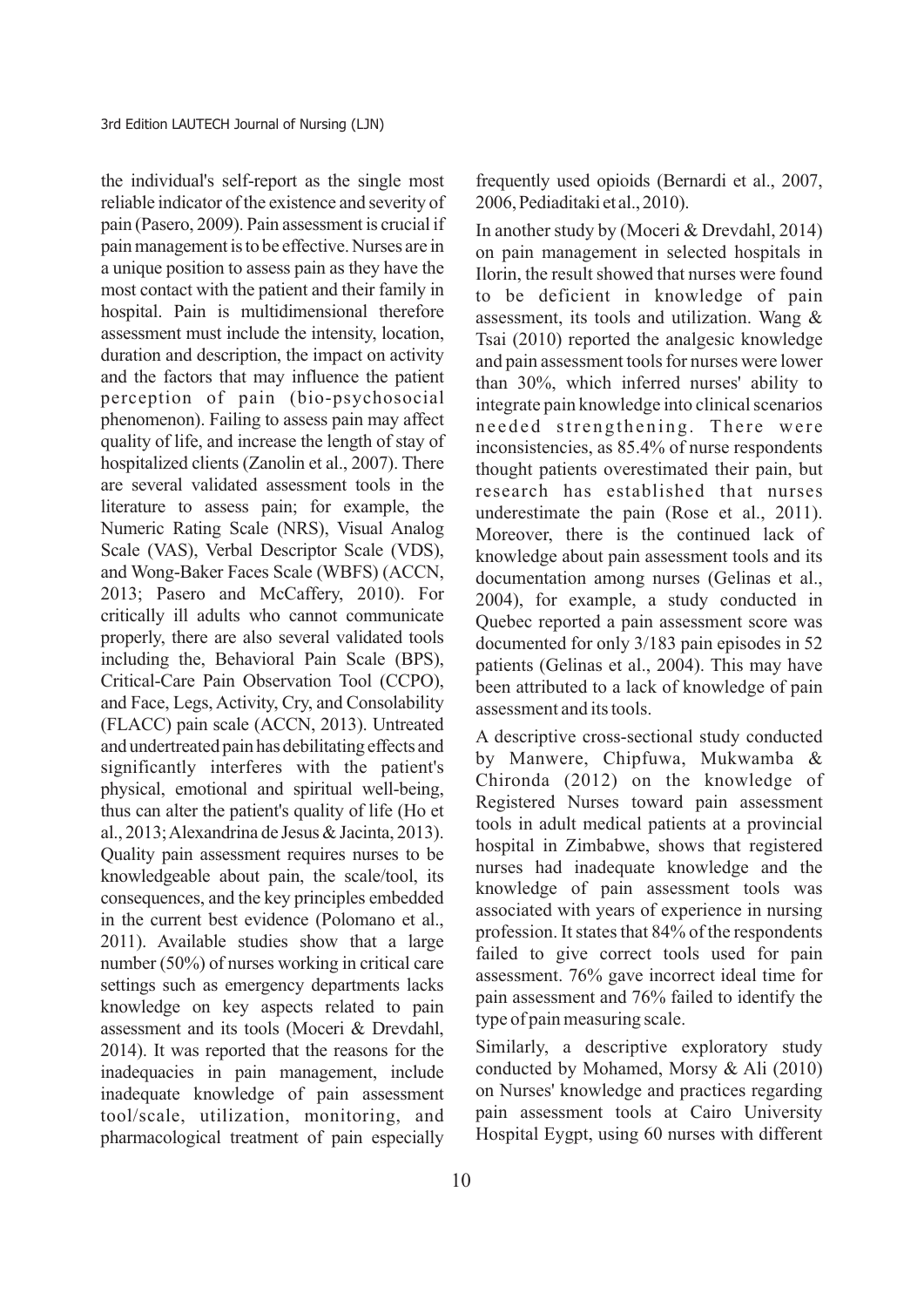educational categories. The result revealed that the majority of the studied sample  $(93.3\% \& )$ 95%) had an unsatisfactory knowledge and practice level respectively. Also, a study conducted by Kituyio, Imbayo, Wambami, Sisenda & Kuremu (2011) aimed at determining the knowledge of pain assessment tools among 200 nurses at Moi Teaching and Referral Hospital in Kenya, the result shows that only 41% of nurses indicated that they had sufficient knowledge of pain assessment tools. In the same study, 21% of all the participants had never had any formal teaching in relation to knowledge of pain assessment tools. In addition, the findings showed that duration of service among all the health care providers (nurses) did not influence the respondents' knowledge of pain assessment tools. More also a descriptive and cross-sectional study conducted by Yava, Cicek, Tosun, Ozcan, Yildiz, Dizer (2010) on knowledge and attitude of nurses about pain management in Turkey using 246 nurses. The result shows that nurses did not did not have adequate knowledge of assessment tools and management.

Furthermore, a descriptive study to assess the knowledge and attitudes of registered nurses towards pain management of adult medical patients carried out in Bindura Provincial Hospital, South Africa by Ancia, Tirivanhu, Maceline and Geldine (2015), 50 consenting registered nurses was drawn using a systematic random sampling method. Forty-two (84%) of the respondents failed to give correct tools used for pain assessment,  $38$  (76%) gave incorrect ideal time for pain assessment and 39 (76%) failed to identify types of pain measuring scales.

Kizza and Muliira  $(2016)$  in a study aimed at describing the knowledge and practices related to pain assessment, and perceived barriers among nurses caring for critically ill - adult patients (CIAP) using a descriptive crosssectional design among 170 nurses caring for CIAP in Uganda. Results shows that Nurses

reported poor pain assessment practices, including lack of use of pain assessment tools and guidelines, which were significantly associated with workload and the low priority set to pain assessment and management

Despite the growing awareness on pain management, patients still suffer from unnecessary pain in many hospitals with the resultant negative effect on physical, emotional and spiritual health and quality of life (Lui & Fong, 2008, Kankkunen et al., 2009a; Kankkunen et al., 2009b). Research related to nurse's knowledge of pain assessment tools in clinical setting remains limited despite the increase awareness of the significance of pain among patients (Mohommed, 2010). Few empirical studies available focus on pain management using pharmacological approach, but there is dearth of studies on nurse's knowledge of pain assessment tool which is the bed rock of pain management especially in this part of the country and in Edo state in particular. This study was conducted to assess nurse's knowledge of pain assessment tool.

## **Purpose of the Study**

The purpose of this study is to assess nurses' knowledge of pain assessment tools in University Benin Teaching Hospital Benin city Nigeria.

#### Specific objectives

The specific objectives of the proposed study include,

- 1. To assess the level of knowledge of pain assessment tools among nurses in University of Benin Teaching Hospital Benin city (UBTH).
- 2. To examine the relationship between level of knowledge of pain assessment tool and socio-demographic characteristics among nurses in UBTH.
- 3. To find out the differences in the level of knowledge on pain assessment tool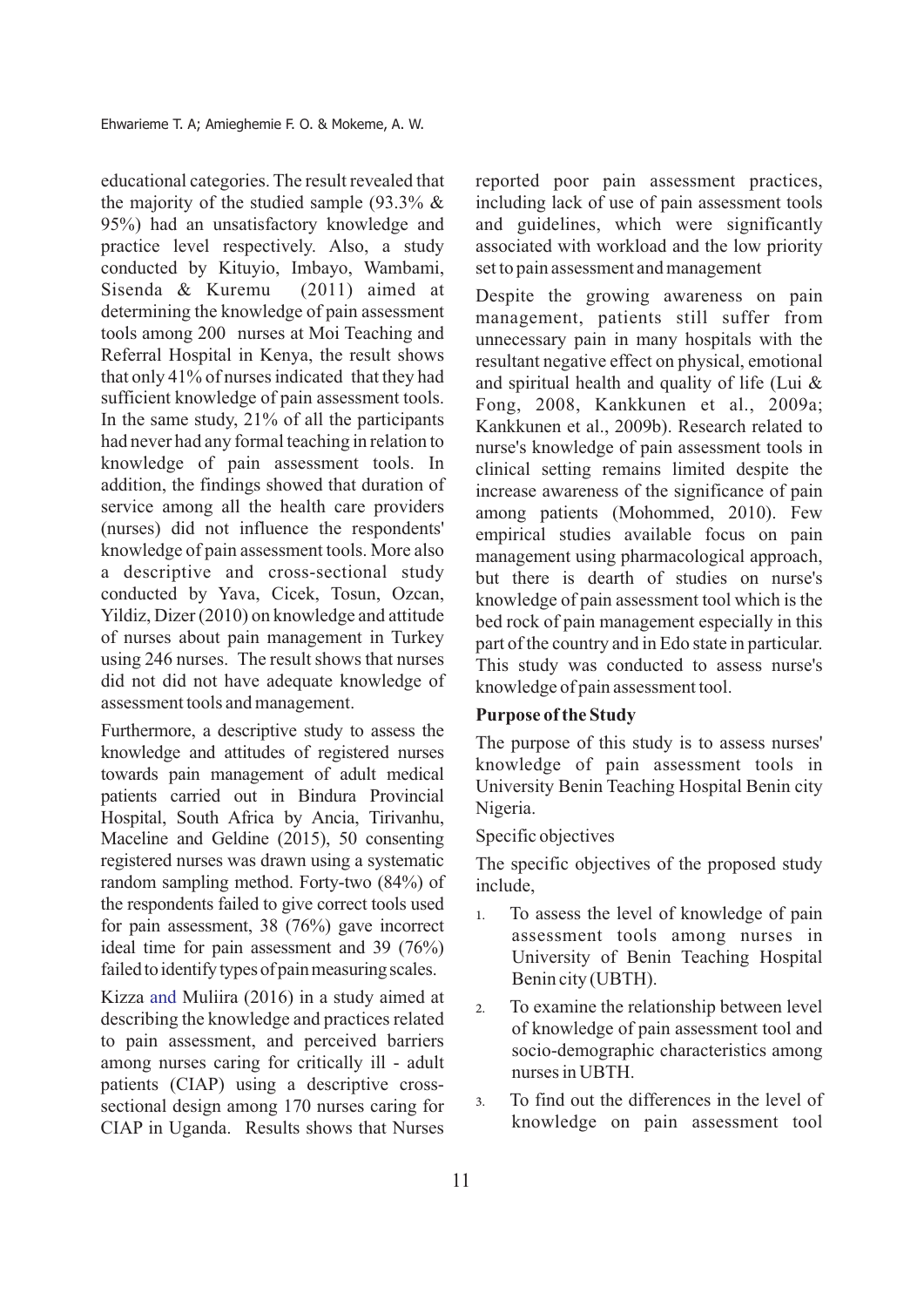between male and female nurses in **UBTH** 

## Hypothesis

There is no significant relationship between the level of knowledge of nurses on pain assessment tool and socio-demographic characteristic in university of Benin teaching hospital.

## **METHODOLOGY**

Research design: The researcher uses a descriptive cross-sectional survey design.

Research setting; University of Benin Teaching Hospital, (UBTH) Benin City was purposely selected for this study as one of the first generational tertiary health institution in the country. It was established to compliment her sister institution, University of Benin and to provide secondary and tertiary care to them Midwestern region it has facilities for over 900 in patient. University of Benin Teaching Hospital has many departments including nursing service which is divided into seven (7) unit headed by an Assistant Director.

Target population; Target populations of the study were all nurses working in UBTH. According to data from the Director of Nursing Services University of Benin Teaching Hospital the total the number of nurses in UBTH is 928

Sample size; A sample size of 306 was used for this study and this was gotten from the target population of 928 using the Taro Yarmenes formula, with 10% attrition rate.

 $N= N/1+N(e)2$ ; Where n=sample size, N= Target population, e is error (5%)

n= 928/1+928(0.05)2

 $= 279.51$ 

 $10\%$  attrition rate = 28

 $279 + 27 = 306$ 

The inclusion criteria**:** All must be registered nurse with the Nursing and midwifery council of Nigeria (NMCN), with more than one year of clinical experience in the clinical setting.

**S**ampling technique; Non-probability convenient sampling technique was used.

Instrument for data collection; Aself-developed questionnaire consisting of two sections A and B. Section A consists of the demographic data of the respondents. Section B comprises knowledge on pain assessment tools.

Validity; Face and content validity of the instrument was done by two other senior clinicians who are experts in pain management in UBTH.

Reliability: Reliability of the instrument was tested in a pilot study with 20 respondents from similar institution; Irua Specialist Teaching Hospital, Ekpoma Edo state using test re-test method. The data was analysed using IBM SPSS version 20. The product moment reliability coefficient (r) was measured as 0.78. This showed that the instrument has a high internal consistencyandcanbeusedforthe study.

Ethical Consideration; ethical approval for the study was obtained from UBTH Research and Ethical Committee. Administrative permit was also obtained from the Nursing Services Department of UBTH. Consent of the respondents was duly sort for before proceeding and confidentiality was held in high esteem.

Procedure for data collection; the researcher recruited three (3) registered nurses working in the hospital as research assistants. These research assistants were trained on how to administer the questionnaire. The researcher working closely with the research assistants administered the questionnaire to the different wards/units every day except on Sundays and this was done during each of the shift. After administering the questionnaire time will be giving to the respondents to fill, and then collect it immediately. A period of four (4) weeks was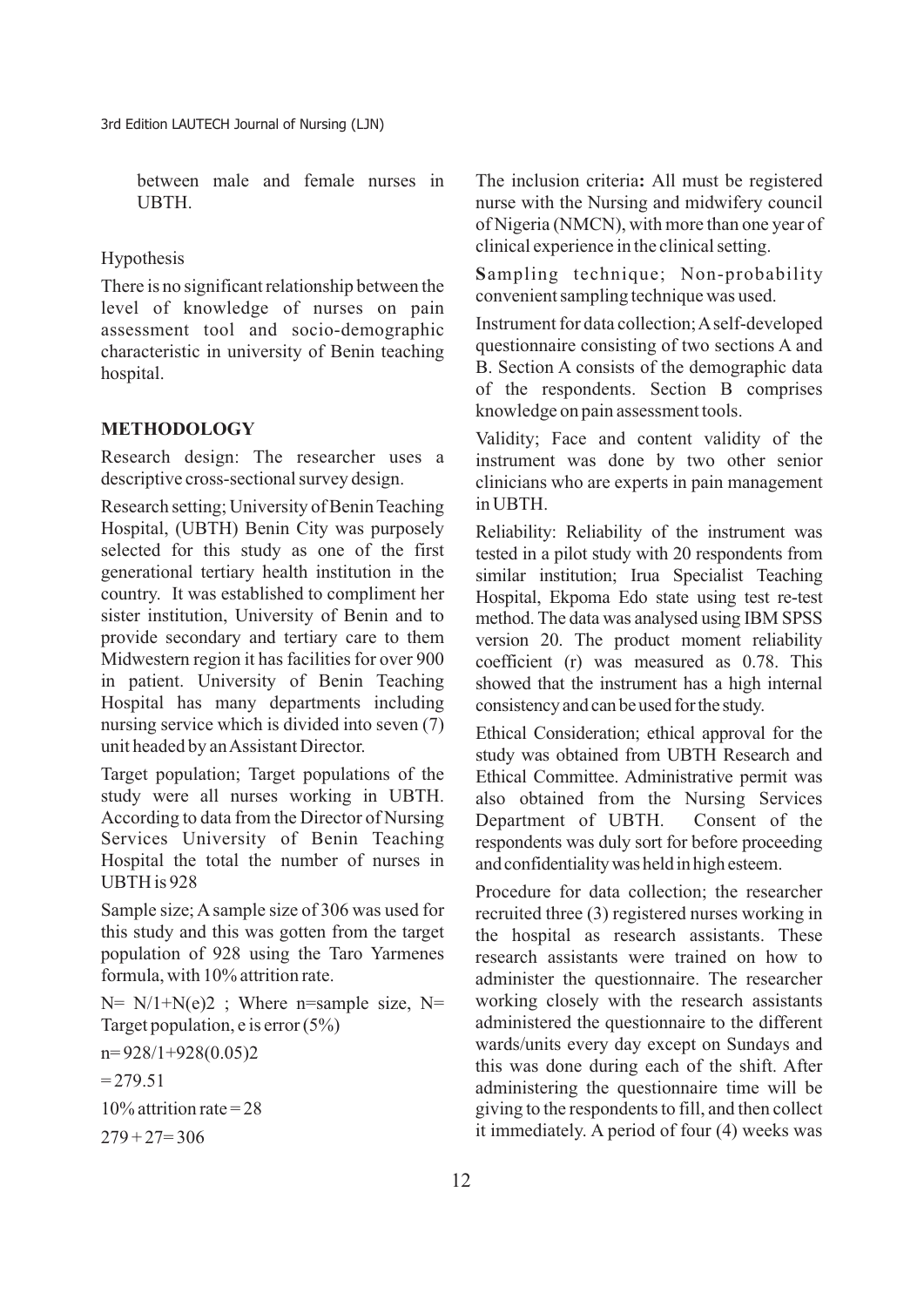used for the data collection.

Method of data analysis

Data generated was statistically analysed using descriptive statistics; arithmetic means, proportions, standard deviation and percentages. hypotheses were tested using ttest and chi-square at 5% level of significance.

questionnaire were duly filled and returned, this is about 95.7% response rate. The remaining 4.3% that was not used in this research was as a result of incorrectly filled and multiple response in certain items in the questionnaire.

## **RESULT**

distributed to the nurses, 287 copies of<br>Table 1: Demographic characteristics of nurses Out of a total of 306 copies of questionnaire

| $\mathbf{w}$ $\mathbf{w}$ $\mathbf{w}$ $\mathbf{w}$ $\mathbf{w}$ $\mathbf{w}$<br>raphie characteristics of harses | Frequency            | Percentage |
|-------------------------------------------------------------------------------------------------------------------|----------------------|------------|
| Gender                                                                                                            |                      |            |
| Male                                                                                                              | 86                   | 30.0       |
| Female                                                                                                            | 201                  | 70.0       |
| Age                                                                                                               |                      |            |
| $20 - 30yrs$                                                                                                      | 102                  | 35.5       |
| $31 - 40yrs$                                                                                                      | 84                   | 29.3       |
| $41 - 50yrs$                                                                                                      | 43                   | 15.0       |
| 50yrs and above                                                                                                   | 58                   | 20.2       |
| Mean /SD                                                                                                          | 37.49±11.31yrs       |            |
| Level of Education                                                                                                |                      |            |
| <b>RN</b>                                                                                                         | 131                  | 45.6       |
| B.Sc                                                                                                              | 135                  | 47.0       |
| M.Sc                                                                                                              | 21                   | 7.3        |
| Ph.D                                                                                                              | $\boldsymbol{0}$     | 0.0        |
| Working Experience                                                                                                |                      |            |
| $1 - 5yrs$                                                                                                        | 100                  | 34.8       |
| $6 - 10yrs$                                                                                                       | 84                   | 29.3       |
| 11 - 15yrs                                                                                                        | 48                   | 16.7       |
| 16yrs and above                                                                                                   | 55                   | 19.2       |
| Mean (SD)                                                                                                         | $10.16 \pm 7.58$ yrs |            |
| Have you attended workshop/Seminar on pain management                                                             |                      |            |
| Yes                                                                                                               | 175                  | 61.0       |
| N <sub>o</sub>                                                                                                    | 112                  | 39.0       |
| Have you read any book or journal about pain?                                                                     |                      |            |
| Yes                                                                                                               | 247                  | 86.1       |
| N <sub>0</sub>                                                                                                    | 40                   | 13.9       |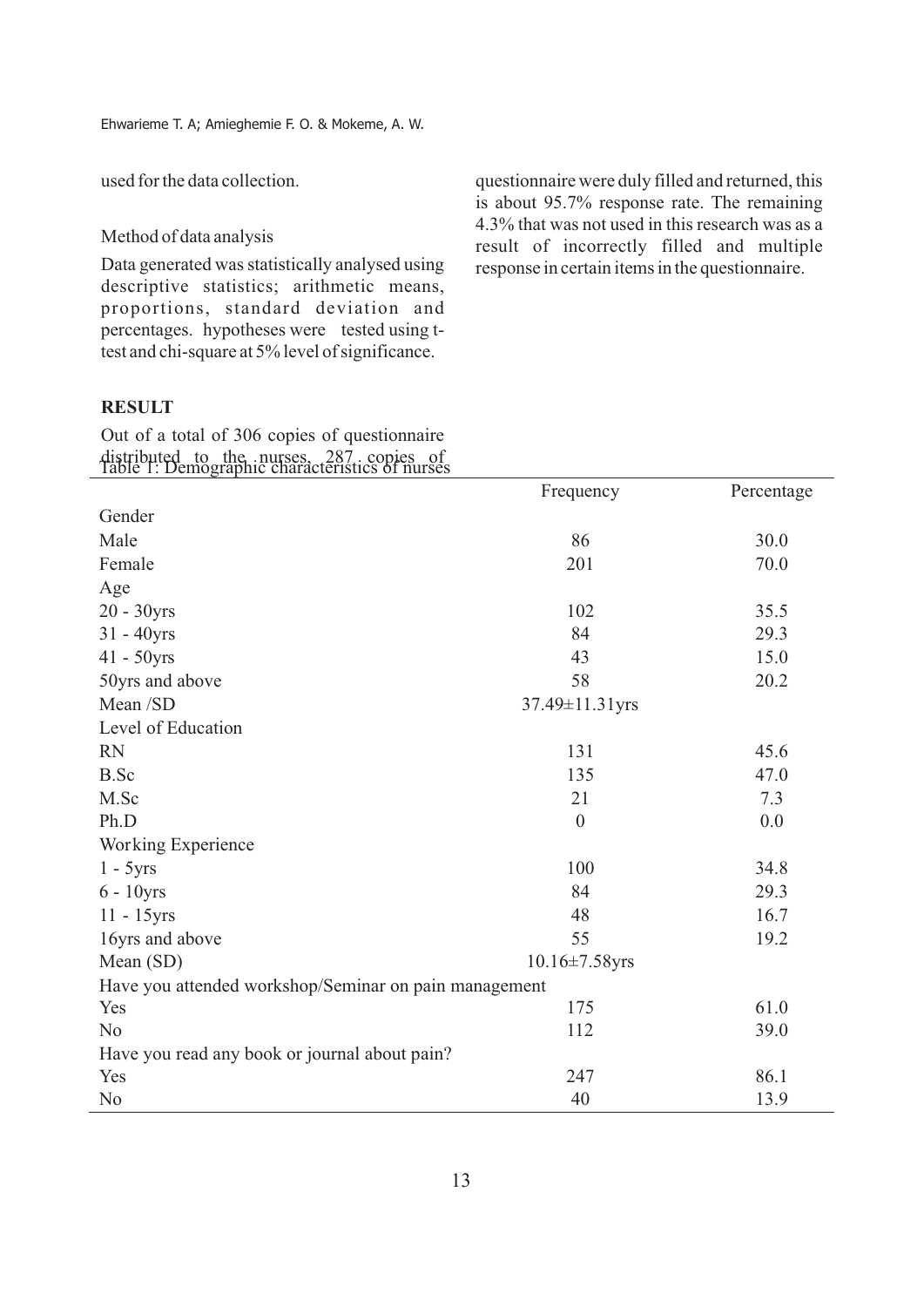As presented in Table 1, the demographic characteristics of the nurses in UBTH. 86(30.0%) of the nurses are males; while 201(70.0%) of the nurses are females. The mean age of the nurse is 37.49±11.31yrs. 102(35.5%) are in the age group 20 - 30yrs; 84(29.3%) are within 31-40yrs; 43(15.0%) are within 41-50yrs; the remaining 58(20.2%) are 50yrs and above. In assess the nurses level of education, 131(45.6%) reported they have RN, 135(47.0%) have B.Sc, 21(7.3%) reported they have M.Sc. None of the nurses reported having

a Ph.D. From the 100(34.8%) have worked for 1-5yrs; 84(29.3%) have worked for 6 - 10yrs; 48(16.7%) have been working for 11-15yrs; while the remaining 55(19.2%) are 16yrs and above. The mean years of experience are 10.16±7.58yrs. More than half 175(61.0%) of the nurses have attended workshop/seminar on pain management; while 112(39.0%) have never attended such exposure. Over threequarter 247(86.1%) of the respondents have read books/journals about pain; while very few 40(13.9%) have not been exposed about pain.

Respondents' level of knowledge on pain assessment tool

| Table 2: Knowledge of pain assessment tools                                                      |                 |               |                 |
|--------------------------------------------------------------------------------------------------|-----------------|---------------|-----------------|
| Items questions                                                                                  | Correct $(\% )$ | Wrong $(\% )$ | $Mean\pm(SD)$   |
| Have you heard of pain assessment tools/scale?                                                   | 287(100.0)      | 0(0.0)        | $1.00 \pm 0.00$ |
| Pain assessment tools/scale are used in measuring<br>the level of pain a patient is experiencing | 276(96.2)       | 11(3.8)       | $0.96 \pm 0.19$ |
| One of the following is not a pain assessment tool/scale                                         | 203(70.7)       | 84(29.3)      | $0.71 \pm 0.46$ |
|                                                                                                  |                 |               |                 |
| The best pain assessment tool/scale is                                                           | 165(57.5)       | 122(42.5)     | $0.57 \pm 0.50$ |
| Which of the following will the nurse not consider<br>when using pain assessment tools?          | 177(61.7)       | 110(38.3)     | $0.62 \pm 0.49$ |
| The most commonly used one dimensional pain scale is                                             | 163(56.8)       | 124(43.2)     | $0.57 \pm 0.50$ |
| Which of the following pain assessment tools is used for children?                               | 175(61.0)       | 112(39.0)     | $0.61 \pm 0.49$ |
| Pain assessment use for children who can talk.                                                   | 114(39.7)       | 173(60.3)     | $0.40 \pm 0.49$ |
| In managing pain, it is compulsory to first assess<br>the pain using pain assessment tool.       | 246(85.7)       | 41(14.3)      | $0.86 \pm 0.35$ |
| Pain assessment tool use in management should be documented                                      | 256(89.2)       | 31(10.8)      | $0.89 \pm 0.31$ |

Also, Table 2 shows the nurses' knowledge of pain assessment tools. The table shows that all the nurses have heard of pain assessment tools/scale. 276(96.2%) have correct knowledge that pain assessment tools/scale are used in measuring the level of pain a patient is experiencing. 203(70.7%) were able to correctly identify a pain assessment tool/scale. 165(57.5%) of the nurses correctly got the best pain assessment tool/scale. 177(61.7%) correctly got the answer to what should not be considered when using pain assessment tools.

163(56.8%) correctly answered the most commonly used one dimensional pain scale. 175(61.0%) correctly answered the pain assessment tool suitable for children. 114(397%) of the nurses correctly answered the pain assessment used for children who can talk. 246(85.7%) of the nurses correctly answered if in managing pain, it is compulsory to first assess the pain using pain assessment tool. 256(89.2%) of the nurses correct answered that pain assessment tool used in management should be documented.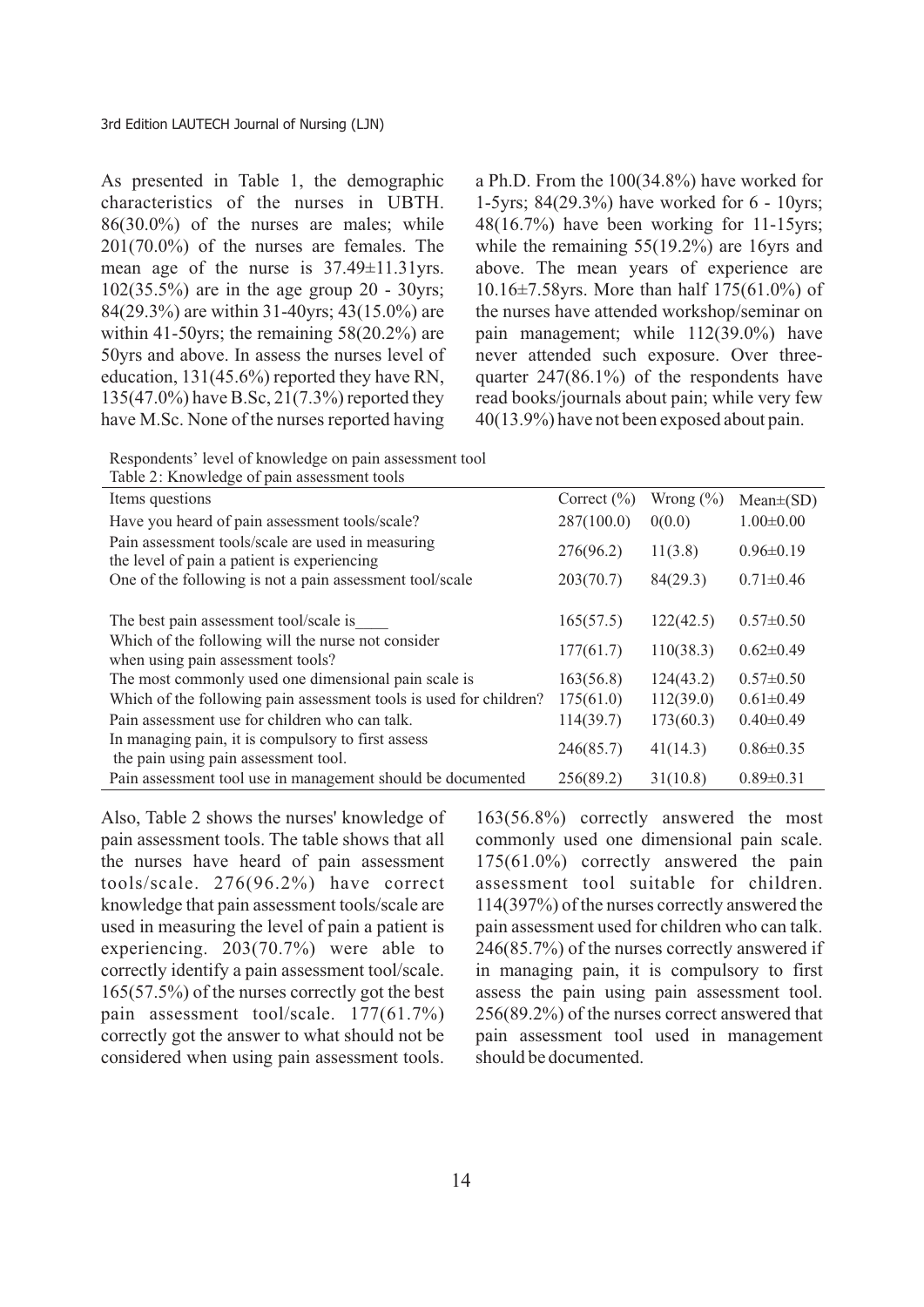Ehwarieme T. A; Amieghemie F. O. & Mokeme, A. W.

| Level of knowledge | <b>Scores</b> | Frequency | Percentage |
|--------------------|---------------|-----------|------------|
| Poor Knowledge     | $0 - 3$       |           | 2.8        |
| Average Knowledge  | 4-6           | 83        | 28.9       |
| Good knowledge     | $7 - 10$      | 196       | 68.3       |
| Total              |               | 287       | 100.0      |

Table 2b: Level of Knowledge of Pain assessment tools among nurses in UBTH

In a similar vain Table 2b shows the level of knowledge of pain assessment tools among nurses in UBTH. It shows that a very good number 196(68.3%) of the nurses have good knowledge of pain assessment tools;

83(28.9%) have average knowledge while the remaining 8(2.8%) have poor knowledge. This shows that the level of knowledge of pain assessment tools among nurses is UBTH is very high.

Table 3: relationship between Exposure and level of Knowledge on pain assessment tool

| Have you attended workshop/Seminar on pain management |        | Knowledge                      |                                                |            |       |
|-------------------------------------------------------|--------|--------------------------------|------------------------------------------------|------------|-------|
|                                                       | Poor   | Average                        | Good                                           | $\gamma^2$ | P     |
|                                                       |        |                                |                                                |            |       |
| Yes                                                   |        |                                | $2(1.1)$ $39(22.3)$ $134(76.6)$ $15.676$ 0.000 |            |       |
| N <sub>0</sub>                                        |        | $6(5.4)$ $44(39.3)$ $62(55.4)$ |                                                |            |       |
| Have you read any book or journal about pain?         |        |                                |                                                |            |       |
| Yes                                                   | 6(2.4) |                                | $65(26.3)$ $176(71.3)$ 7.249                   |            | 0.027 |
| N <sub>0</sub>                                        | 2(5.0) | 18(45.0)                       | 20(50.0)                                       |            |       |

Table 3 shows that the association of knowledge with workshop/seminar is statistically significant  $(^{2} = 15.676; p = 0.000)$ . Also, the proportion of level of knowledge increase with exposure to books/journal about

pain. The association is statistically significant  $(2 = 7.249; p = 0.027)$ . We therefore reject the null hypothesis which states that there is no significant relationship between exposure and knowledge of pain assessment tools.

| Table 4: Independent t-test of gender and knowledge nurses |  |  |
|------------------------------------------------------------|--|--|
|------------------------------------------------------------|--|--|

| Grouping variable                                                                                                                                  |     | Mean   | ${\rm SD}$ | t-cal | Sig. |
|----------------------------------------------------------------------------------------------------------------------------------------------------|-----|--------|------------|-------|------|
| Male                                                                                                                                               | 86  | 7.4186 | .62673     | .353  | 77   |
| Female                                                                                                                                             | 201 | 7.0846 | 2.02677    |       |      |
| $\mathcal{M}_{\text{eff}}$ is $\mathcal{M}_{\text{eff}}$ is $\mathcal{M}_{\text{eff}}$ of $\mathcal{M}_{\text{eff}}$ is $\mathcal{M}_{\text{eff}}$ |     |        |            |       |      |

Not significant at .05 level;  $df = 285$ 

Table 4 shows the mean comparison of knowledge score of male and female nurses in the knowledge of PAT. The mean score for male nurse is  $7.42 \pm 1.63$ ; while that of the female nurses is 7.08±2.03. This shows that the male has higher knowledge of PAT. This difference

is mean is however not statistically significant  $(t=1.353; p = 0.177)$ . We therefore accept the null hypothesis which states that there is no significant difference between male and female nurses in the knowledge of PAT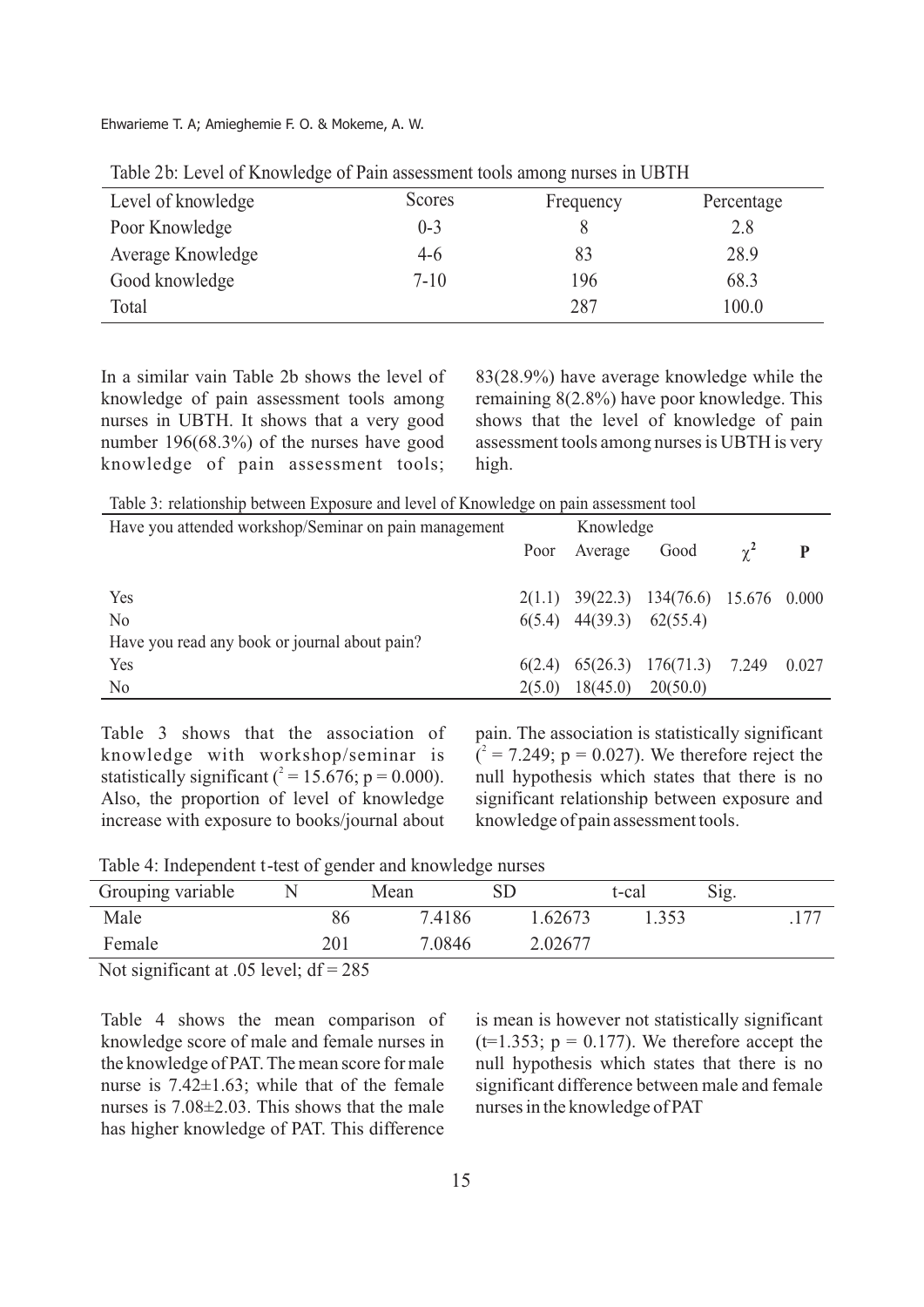| Variables          | Poor/Fair | Good      | $\chi^2$ | $\mathbf{p}$ |
|--------------------|-----------|-----------|----------|--------------|
| Gender             |           |           |          |              |
| Male               | 15(17.4)  | 71(82.6)  | 11.540   | 0.001        |
| Female             | 76(37.8)  | 125(62.2) |          |              |
| Age                |           |           |          |              |
| $20 - 30yrs$       | 49(48.0)  | 53(52.0)  | 20.527   | 0.000        |
| $31 - 40$ yrs      | 18(21.4)  | 66(78.6)  |          |              |
| $41 - 50yrs$       | 8(18.6)   | 35(81.4)  |          |              |
| 50yrs and above    | 16(27.6)  | 42(72.4)  |          |              |
| Level of Education |           |           |          |              |
| <b>RN</b>          | 51(38.9)  | 80(61.1)  | 7.253    | 0.027        |
| B.Sc               | 37(27.4)  | 98(72.6)  |          |              |
| M.Sc               | 3(14.3)   | 18(85.7)  |          |              |
| Working Experience |           |           |          |              |
| $1 - 5yrs$         | 47(47.0)  | 53(53.0)  | 19.315   | 0.000        |
| $6 - 10$ yrs       | 25(29.8)  | 59(70.2)  |          |              |
| $11 - 15$ yrs      | 9(18.8)   | 39(81.2)  |          |              |
| 16yrs and above    | 10(18.2)  | 45(81.8)  |          |              |

Table 5: Relationship between socio-demographic characteristics and level of knowledge of Pain

Table shows 5 that Males 71 (82.6%) are more knowledgeable than females 125 (62.2%) in terms of pain assessment tools. This difference in proportion is statistically significant  $(2 =$ 11.540;  $p = 0.001$ ). It also shows that as age increases, the level of good knowledge of pain assessment tools also increases. The test of association also shows that age is significantly associated  $(^{2} = 0.527; p = 0.000)$  with level of knowledge of pain. There was also a significant association  $(^{2} = 7.253; p = 0.027)$  between level of education and level of knowledge of pain.

The table shows that as level of education increases, there was also increase in the level of good knowledge of pain. Working experience of the nurses shows that nurses with higher working experience have higher level of good knowledge of pain assessment tools than those who have lower working experience. This association is statistically significant  $(^{2}$ =19.315; p = 0.000) indicative that working experience is associated with level of knowledge of pain assessment tools.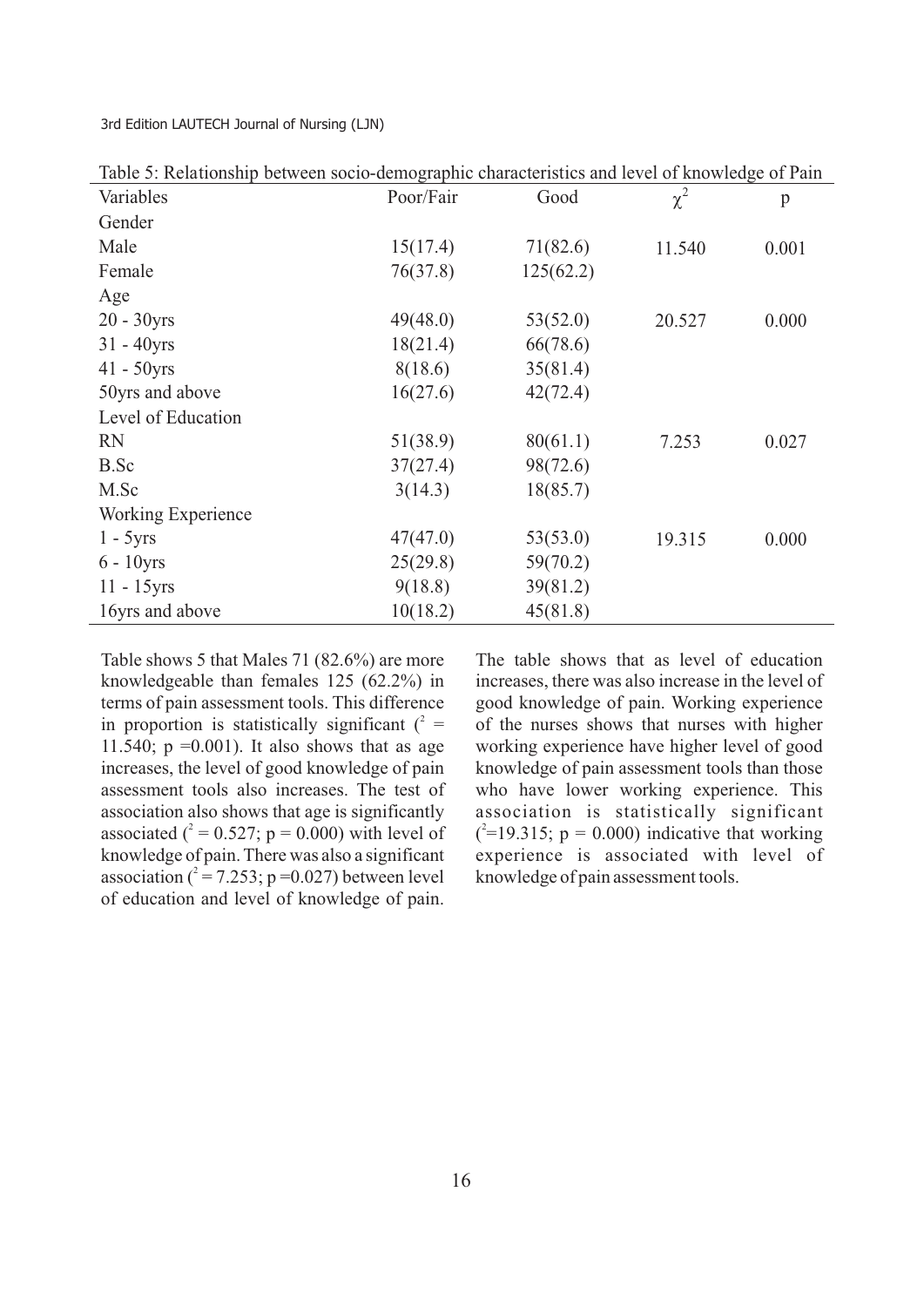|                        | $\mathbf{P}$ | <b>OR</b> | 95% confidence interval |
|------------------------|--------------|-----------|-------------------------|
| Gender                 |              |           |                         |
| Female (Reference)     |              | 1.000     |                         |
| Male                   | 0.002        | 2.995     | 1.49-3.94               |
| Age                    |              |           |                         |
| 20 - 30yrs (Reference) |              | 1.000     |                         |
| $31 - 40$ yrs          | 0.098        | 1.872     | 0.89-3.94               |
| $41 - 50yrs$           | 0.996        | 1.003     | $0.30 - 3.34$           |
| 50yrs and above        | 0.160        | 0.426     | $0.13 - 1.40$           |
| Level of Education     |              |           |                         |
| RN (Reference)         |              | 1.000     |                         |
| B.Sc                   | 0.369        | 1.317     | $0.72 - 2.40$           |
| M.Sc                   | 0.526        | 1.558     | $0.40 - 6.14$           |
| Working Experience     |              |           |                         |
| 1 - 5yrs (Reference)   |              | 1.000     |                         |
| $6 - 10$ yrs           | 0.024        | 2.333     | 1.12-4.87               |
| $11 - 15$ yrs          | 0.081        | 2.786     | 0.88-8.79               |
| 16yrs and above        | 0.001        | 10.054    | 2.53-39.97              |

Table 6: Multivariate logistic regression analysis assessing the relationship between demographic characteristics and level of knowledge of pain assessment tools

The multivariate logistic regression shows that gender and working experience are the only significant demographic characteristics associated with level of knowledge of pain assessment tools. Males are three times more likely to have good knowledge of pain assessment tools than females (OR  $= 2.995$ ;  $C.I. = 1.49 - 3.94$ . For the working experience, nurses in the profession for  $6 - 10$ yrs are twice more likely to have good knowledge than those  $1 - 5$ yrs in the profession, those that have spent  $11 - 15$ yrs in the progression are three times more likely to have good knowledge than the reference category, while those who have spent 16yrs and above are ten times more likely to have good knowledge than the reference category.

#### **DISCUSSION OFFINDINGS**

The research work assessed the knowledge of pain assessment tools among nurses in University of Benin Teaching Hospital, Benin City, Edo State, Nigeria.

Findings from the study show that 86(30.0%) of the nurses are males; while 201(70.0%) of the nurses are females. The mean age of the nurse is 37.49±11.31yrs. 102(35.5%) are in the age group 20 - 30yrs; 84(29.3%) are within 31-40yrs; 43(15.0%) are within 41-50yrs; the remaining 58(20.2%) are 50yrs and above. In assess the nurses level of education, 131(45.6%) reported they have RN, 135(47.0%) have B.Sc, 21(7.3%) reported they have M.Sc in other health related field. None of the nurses reported having a Ph.D. From the working experience part of the demographics, 100(34.8%) have worked for 1- 5yrs; 84(29.3%) have worked for 6 - 10yrs;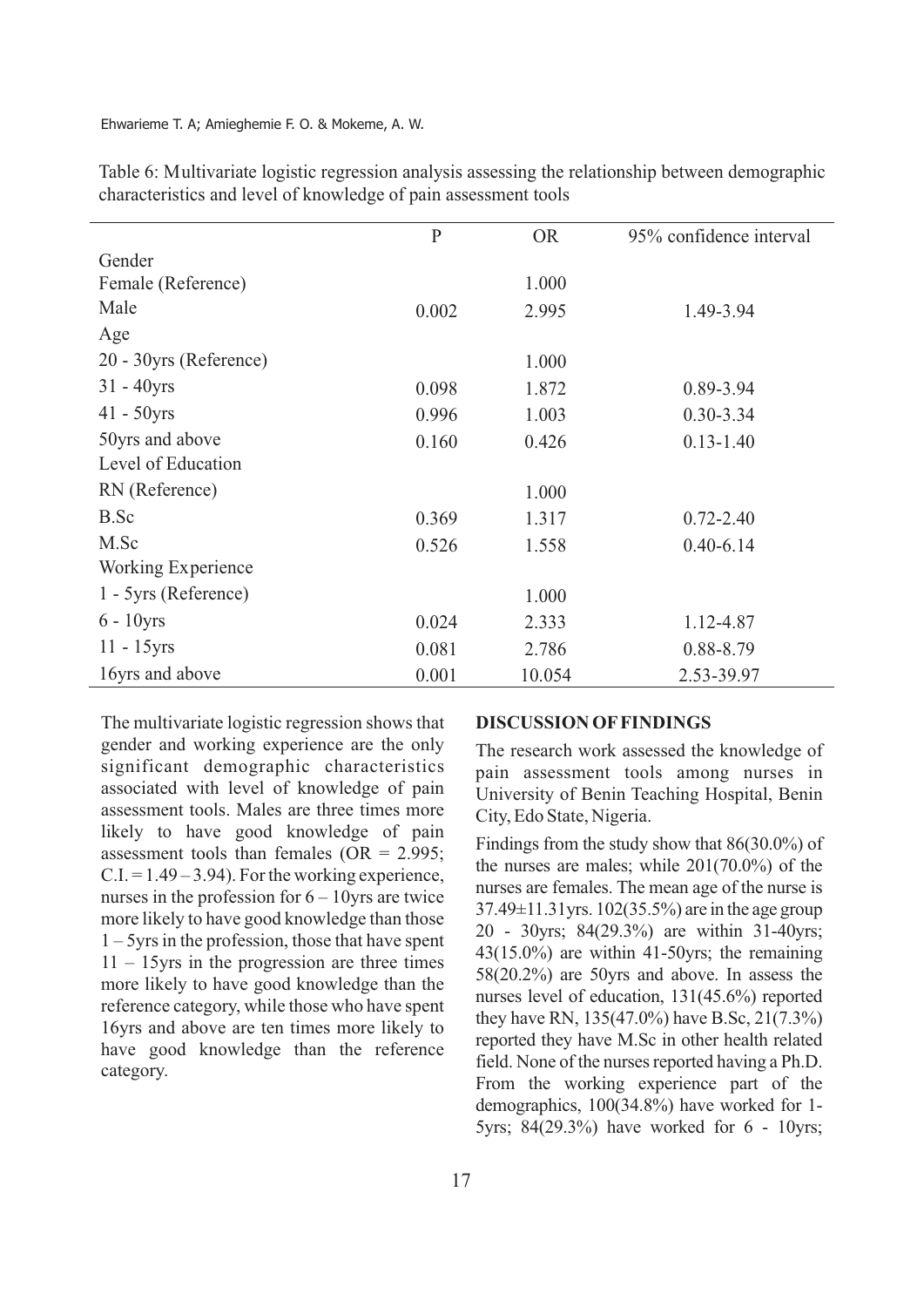48(16.7%) have been working for 11-15yrs; while the remaining 55(19.2%) are 16yrs and above. The mean years of experience are 10.16±7.58yrs. More than half 175(61.0%) of the nurses have attended workshop/seminar on painmanagement;while 112(39.0%) have never attended such exposure. Over three-quarter 247(86.1%) of the respondents have read books/journals about pain; while very few 40(13.9%) have not been exposed about pain. From this study it has been observed that majority of the respondent has been expose to workshop and seminar on pain assessment and management, this percentage is far higher than that reported in the Kenyan study by Kituyi et al., 2011 who reported that only 21% of the nurses have had formal training on pain assessment tools. This development is commendable of the respondent in this index study, however this might not be far from the high level of educational status attained by the respondents in this index study as many of them had bachelor of science degree in addition to master degree, also this may not be unconnected to the status of the hospital as one of the first generation hospital in the country which also houses the famous university of Benin with a college of medical sciences. With these, there are a lot of opportunities for the respondent to go for inservice training and also acquire higher degree as noted in the findings of this study.

The study also reveals that the respondents' level of knowledge on pain assessment tools was high as a very good number 196(68.3%) of the nurses have good knowledge of pain assessment tools; 83(28.9%) have average knowledge while the remaining 8(2.8%) have poor knowledge. Worthy of note from the findings is that 276(96.2%) have correct knowledge that pain assessment tools/scale are used in measuring the level of pain a patient is experiencing. 203(70.7%) were able to correctly identify a pain assessment tool/scale. 165(57.5%) of the nurses correctly got the best

pain assessment tool/scale. this is in contrast with the study Manwere, Chipfuwa, Mukwamba & Chironda (2012) on the knowledge of Registered Nurses toward pain assessment tools in adult medical patients at a provincial hospital in Zimbabwe, which shows that registered nurses had inadequate knowledge of pain assessment tools, the same study also noted that 84% of the respondents failed to give correct tools used for pain assessment. 76% gave incorrect ideal time for pain assessment and 76% failed to identify type of pain measuring scale. Similarly, the level of good knowledge of nurses reported in this present study is higher than the 43% reported by Kituyi et al., (2011) in Kenya among clinicians where they reported that poor knowledge of pain assessment tool leads to poor pain management. Furthermore, Tirivanhu, Maceline and Geldine (2015) in Bindura Provincial Hospital South Africa reported that 42(84%) of the respondents failed to give correct tools used for pain assessment, 38 (76%) gave incorrect ideal time for pain assessment and 39 (76%) failed to identify types of pain measuring scales.

Similar result was also reported by Kizza and Muliira (2016) in Uganda, where nurses reported poor pain assessment practices, including lack of use of pain assessment tools and guidelines, however this poor result in Uganda was significantly associated with workload and the low priority set to pain assessment and management. Other studies which differ from the finding of this index study are that of Mohamed Naeem Bard, Morsy& Ali (2010) which reported that the majority of the studied sample (93.3% & 95%) had an unsatisfactory knowledge of pain assessment tool and practices level respectively. Similar finding was also reported in Turkey by Yava, Cicek, Tosun, Ozcan, Yildiz, Dizer (2010) among 246 nurses. The result shows that nurses did not did not have adequate knowledge on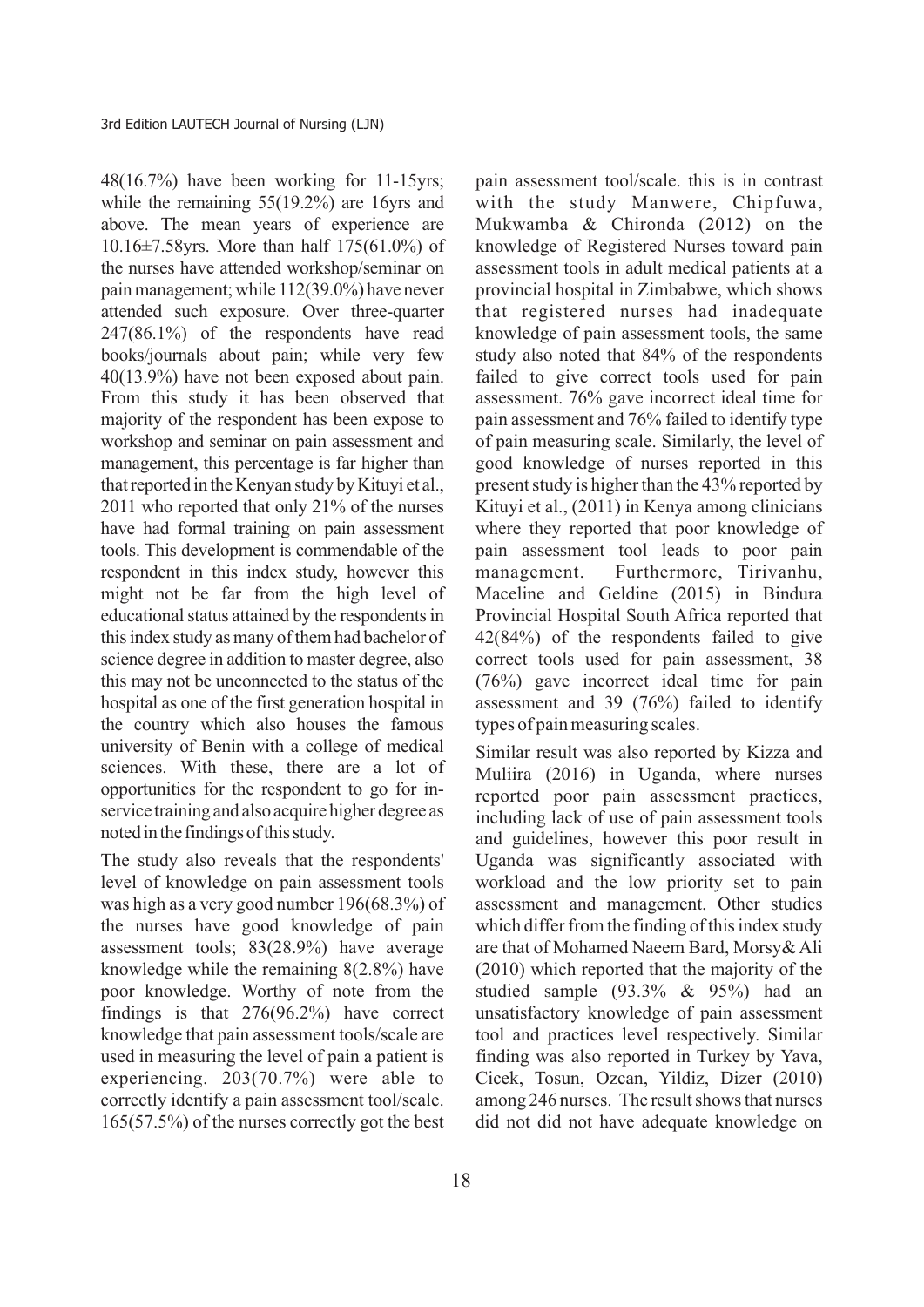pain assessment tools and management. Also, Kituyio, Imbayo, Wambami, Sisenda & Kuremu (2011), posited that only 41% of nurses indicated that they had sufficient knowledge of pain assessment tools and that 21% of all the participants had never had any formal teaching in relation to knowledge of pain assessment tools. It is pertinent to note that this lack of training in the aforementioned studies may have accounted for the poor knowledge on pain assessment tool recorded in Kenya as against this present study where majority of the participant had under gone courses and training on pain assessment and management. This assertion was validated in this present study as the proportion of level of knowledge increases with attendance to workshop/seminar on pain management as shown that 134(76.6%) of the nurses that attended workshop/seminar on pain management have good knowledge of PAT; 39(22.3%) of them have average knowledge; while only 2(1.1%) of these nurses have poor knowledge of PAT. Association between exposure and level of knowledge is statistically significant ( $^{2}$  = 15.676; p = 0.000). The finding also shows that the proportion of level of knowledge increase with exposure to books/journal about pain. The association is statistically significant  $(^{2} = 7.249; p = 0.027)$ .

However finding from this present study supports that of Niamh (2011) who reported 75.5% level of good knowledge which was based on their self-rating. According to Jablonski & Ersek, (2009), the level of knowledge of pain assessment tool affects the ability to effectively manage pain; which according to them includes reducing pain to a reasonable point and assuring that one's ability to function is to lead a comfortable life is sustained or enhance and nurses tends to have more knowledge as they are mostly close to the patient. Therefore, the high level of knowledge reported by these nurses in the present study shows they may also have better experience and knowledge of pain management.

Furthermore, findings from this study reveals males 71(82.6%) are more knowledgeable than females 125(62.2%) in terms of pain assessment tools. This association in proportion is statistically significant  $(^{2} = 11.540; p = 0.001)$ . It also shows that as age increases, the level of good knowledge of pain assessment tools also increases. The test of association also shows that age is significantly associated ( $^2$  = 0.527; p  $= 0.000$ ) with level of knowledge of pain assessment tool. There was also a significant association ( $^2$  = 7.253; p = 0.027) between level of education and level of knowledge of pain assessment tool. It shows that as level of education increases, there was also increase in the level of good knowledge of pain. Working experience of the nurses shows that nurses with higher working experience have higher level of good knowledge of pain assessment tools than those who have lower working experience. This association is statistically significant  $(^{2}$ =19.315; p = 0.000) indicative that working experience is associated with level of knowledge of pain assessment tools. This finding agrees with that of Ancia, Tirivanhu, Maceline and Geldine (2015), who reported association between Knowledge of pain assessment tool and management with the age of the respondents ( $p=.001$ ;  $p =.$   $\bullet$ ) with those of older (40 years and above) scoring high on the knowledge of pain assessment tool/scale, same study also find association between knowledge of pain management and one's years of experience in the nursing profession ( $p=.003$ ;  $p = .$  O O **5**u): the more, the study shows the mean score for male nurse is 7.42±1.63; while that of the female nurses is 7.08±2.03. This shows that the male have higher knowledge of PAT. This difference in mean is however not statistically significant  $(t=1.353; p = 0.177)$ . This finding however, does not corroborate the finding of *Khalid and*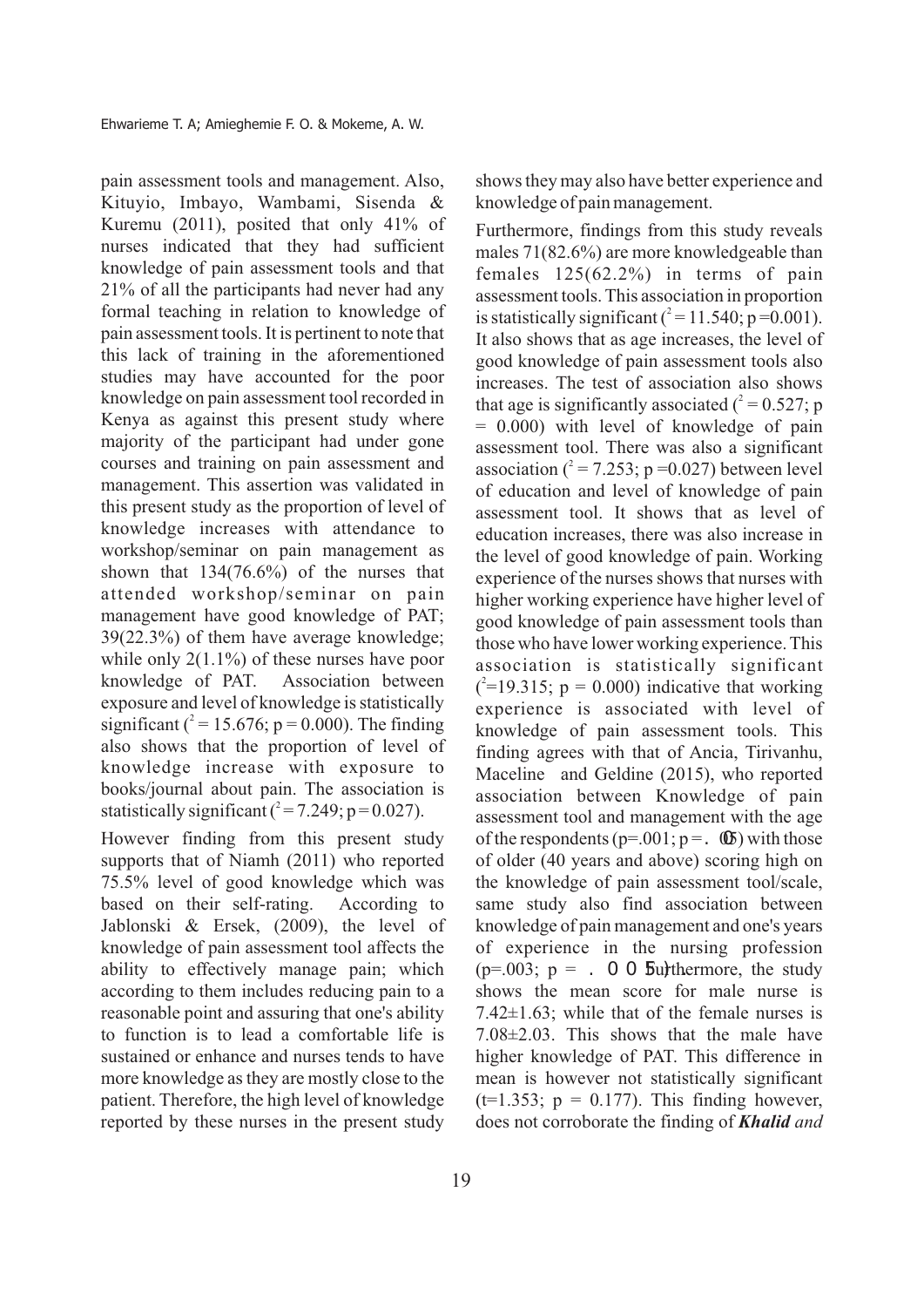Majed (2015) who found significant difference between the mean knowledge score of male and female health care providers on knowledge of pain assessment tool*.* The findings of this present study has further strengthen the relevance and need for continuous education and training among health care professional especially nurses who are the frontline health care professionals.

### Implication for Nursing

Management of pain is a critical issue for patients; and nurses are the first point of call as one of the core function and responsibility of the nurse is to ensure the comfort of the patient by alleviating his/her pain. For this to be possible in this contemporary time, the nurses has to be versatile in her knowledge of pain management and skill, however this will not be possible if the nurses did not have adequate knowledge of pain assessment tool, as the panacea to effective pain management is a good knowledge of pain assessment tool. Without the pain assessment tool the nurse will be deficient in his /her assessment which can lead to wrong and inadequate pain management leaving the patient in perpetual pain. Therefore, there is need for more proactive action from all stalk holders in health sector especially nursing profession to continuously roll out programmes aim at updating and training of nurses on the latest skill and tools in pain assessment and management.

### **Conclusion and Recommendations**

This study provided important information about the knowledge of pain assessment tools among nurses in University of Benin Teaching Hospital, Benin City, Edo State, Nigeria. The results demonstrated that majority of the respondents have very good knowledge of PAT. However, there is need for more improvement. Based on the findings from this study, the following are recommended:

There is need to design and implement a continuous professional education program on pain and its assessment with special focus on methods of assessment, guidelines, how to use assessment tools, protocols and charts for proper documentation for all patients

In addition, introduction of tools, charts and protocols suitable in the settings is equally important. Implementation of these recommendations will require a multifaceted approach with combined input of the hospital and nurse leaders nursing and midwifery council of Nigeria, practicing nurses and nurseeducators in conjunction with Ministry of Health.

To ensure proper and continued use of tools, protocols and charts, there is need for a supportive environment which can be attained through improving staffing, provision of support supervision by experienced and skilled nurses and presence of a dedicated pain management team to provide leadership on prioritizing of pain and its management, and champion the changes needed.

## **REFRENCES**

- Association of Critical-Care Nurses (2013). Assessing pain in the critically ill adult. [updated; accessed December 18]. Available from: practice/content/practicealerts/assessin g-pain-critically-illadult.pcms?menu=practice. <http://www.aacn.org/wd/>
- Arif, M. & Grap, J.M. (2009). Comfort and sedation. In M.B. Sole., D.G. Klein & M.J. Moseley (Eds.), *Introduction to Critical Care Nursing* (55-83). Sauders Elsevier.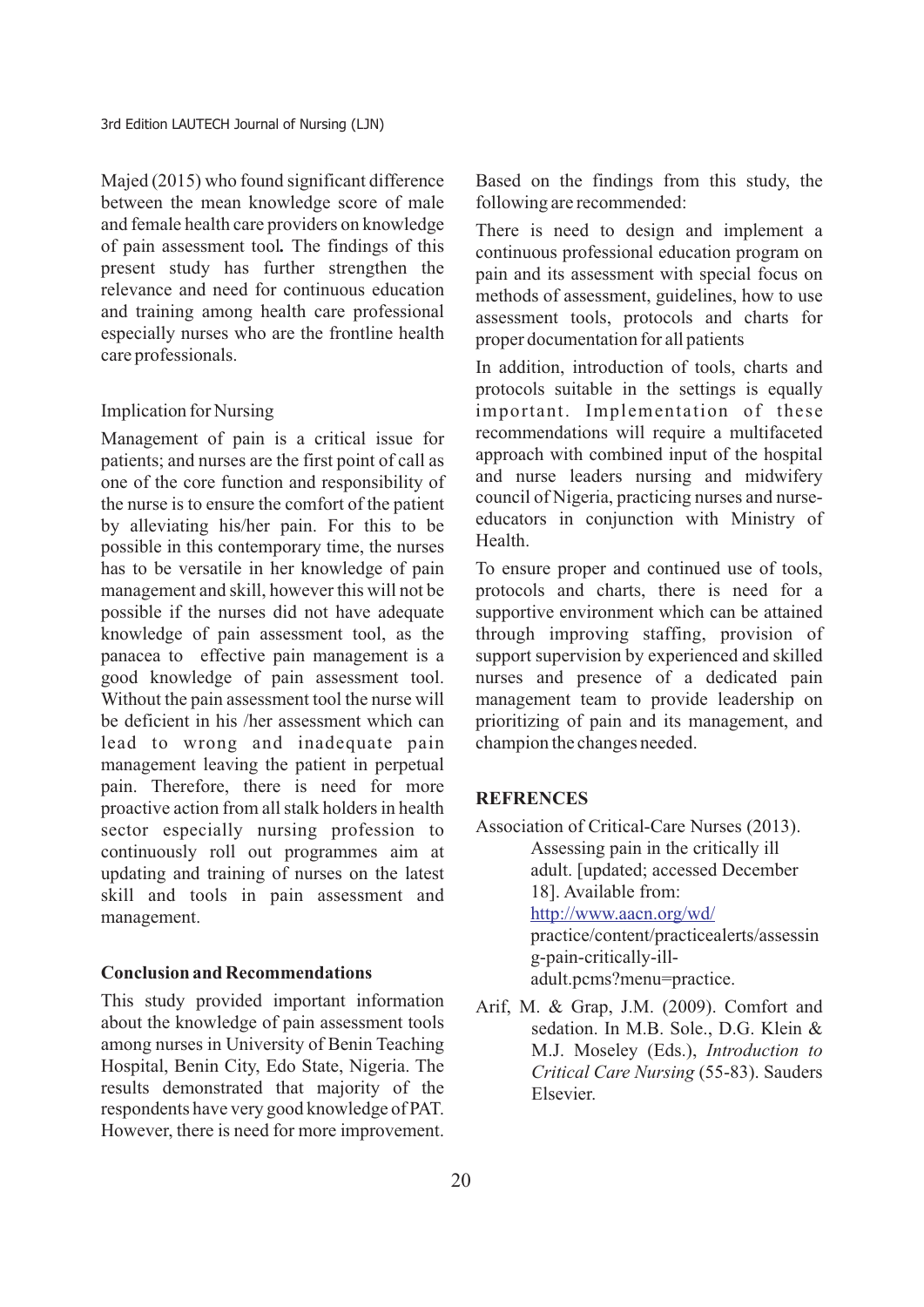Ehwarieme T. A; Amieghemie F. O. & Mokeme, A. W.

- Gelinas,C.(2007). Pain management in critically ill ventilated adult: Validation of the Critical- Care Pain Observation Tool and Physiologic Indicators. *Clinical Journal of Pain,* 23,497-505 Retrieved on 20th June, 2011 from Hinari.
- Gelinas, C., Fillion, L., Puntillo, K.A., Viens, C., & Fortier, M. (2006). Validation of the critical- care pain observation tool in adult patients. *American Journal of Critical Care*, 15,420-427. Retrieved on 2nd October, 2011from PubMed.
- Kituyi, W.P., Imbayo, K.K., Wambani, J.O., Sisenda, T.M., & Kuremu, R.T. (2011). Post- operative pain management: Clinicians' knowledge and practices on assessment and measurement at Moi Teaching and Referral Hospital. *East and Central African Journal of Surgery*, 16 (12), Retrieved from www.ajol.info on 6th December, 2011.
- Lui, L.Y., So, W.K., & Fong, D.Y. (2008). Knowledge and attitudes regarding pain management among nurses in Hong Kong medical units. *Journal of Clinical Nursing*, 17, 2014 -2021. Retrieved from Hinari on 20th September 2011 from Hinari.
- Moceri JT, Drevdahl D J. Nurses' Knowledge and Attitudes Toward Pain in the Emergency Department. *Journal of Emergency Nursing*.2014January;40(1):6-12.
- Pasero, C., Puntillo, K., Li, D., Mularski, R.A., Grap, J.M., Erstand, B.L., Varkey, B., Gilbert, C.H., Medina, J., & Sessler, C.N. (2009). *Structured approaches to pain management in the ICU. Chest*, 135, 1665-1672. Retrieved on 20th February 2012 from Hinari.
- Pasero,C. (2009).Challenges in pain assessment. *Journal of PeriAnesthesia Nursing*, 24(1), 50-54. Retrieved on 11th November, 2011 from Hinari.
- Rose, L. Haslam, L. Craig, D., Knechtel, L., Fraser, M., Pinto, R., McGillion, M. &Watt- Watson, J.(2011).Survey of assessment and management of pain for critically ill patients. *Intensive and Critical Care Nursing*, 27, 121-128. Retrieved on 20th August, 2011 from Hinari
- Suha O, Mohammad Q, Nahla ALA, Mohammed FAH (2014) Knowledge and Attitudes about Pain Management: A Comparison of Oncology and Non-Oncology Jordanian Nurses. Nurs and Health 2: 73-80.
- Ancia M, Tirivanhu C, Maceline M.M, and Geldine C, (2015); Knowledge and Attitudes of Registered Nurses towards Pain Management of Adult Medical Patients: A Case of Bindura Hospital; Health Science Journal ISSN 1791-809X Vol. 9 No. 4:31 http://journals.imedpub.com, www.hsj.gr/archive
- Gelinas, C., Fortier, M. & Viens, C., et al. (2004). Pain assessment and management in critically ill intubated patients: a retrospective study. American association of critical – care nurses, vol.13, no.2, pp.126-136.
- International Association for the Study of Pain. (2010). Diagnosis and classification of neuropathic pain. *Pain Clinical Updates*. (7), pp1-6.
- Kizza NIB, Muliira J. K, (2016); Acute pain assessment among critically ill adult patients: Nurses' knowledge, practices and perceived barriers. Journal of emergency medicine, trauma and acute care, international conference in emergency medicine and public h e a l t h - Q a t a r http://dx.doi.org/10.5339/jemtac.201 6.icepq.50.